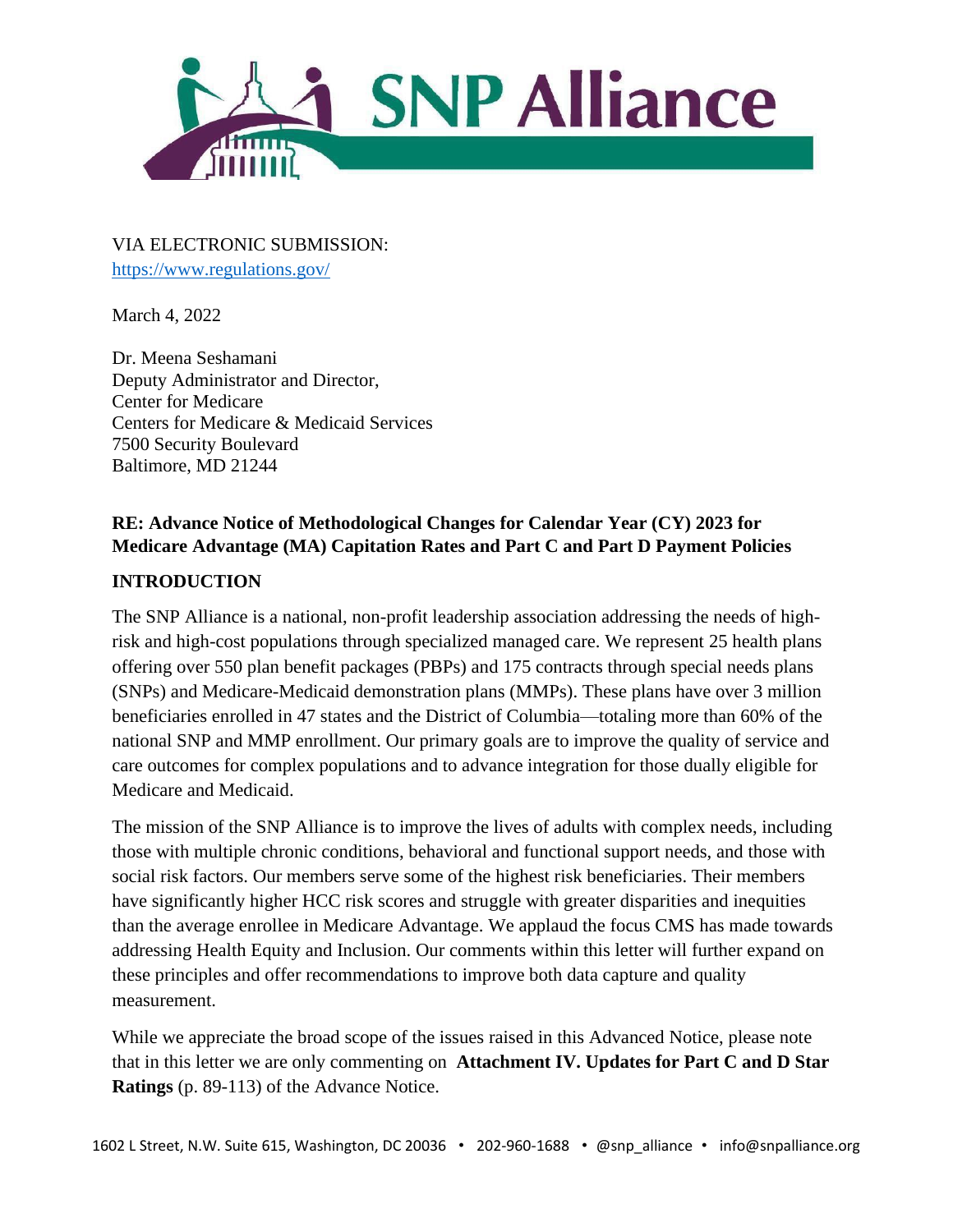# **Overarching Comment on Part C & D Star Ratings**

Time for Overall Re-Examination on the MA Quality Measurement System - We call on CMS to review the MA quality measurement system. It is a crucial time to analyze the methods, assumptions, variables, and prediction models in light of the impact of the pandemic. We believe that we are in a window of time (MY 2020, 2021, 2022) where the effects of the pandemic are impacting the foundational assumptions and structure of the MA quality measurement system. These were developed pre-pandemic. For the impacted measurement years, do these assumptions continue to be valid, reliable, accurate, and useful? Or have the changes in the environment and in people mean that CMS must temporarily modify the quality measurement in MA? COVID-19 has shone a glaring light on the impact of socio-economic and other disparities in the society. These effect all systems and institutions, people, providers, and the health care and social support systems.

CMS has an opportunity to re-examine and perhaps improve models, methods, and measures. This is the time if there ever was one.

The Environment has Changed – There is strong evidence that the healthcare environment has experienced substantial changes in capacity and in how/when people access providers. There is strong evidence that the pandemic has had unequal impact on segments of the US population. We see the real impact of complexity characteristics and social risk factors of the beneficiary which may not fully be appreciated in the current measure specifications or quality rating model. This particularly impacts individuals who are low income, disabled, dually-eligible, and who have high social determinant of health risk issues on top of medical, behavioral, and chronic conditions.

We are concerned that the underlying assumptions and coefficients in various predictive models are insufficient to fully address these patterns and this new environment. These inequities impact plans such as special needs health plans more profoundly than health plans that have a low rate of disabled/low-income/dually eligible individuals. The MA Quality Measurement system should not add to the inequities in resource allocation. If CMS remains committed to having only one set of measures, cut points, and ratings for all MA plans, then adjustments must be adequate to account for beneficiary characteristics and factors outside of plan control which impact measure results.

Case Mix - As part of the overall review, we ask that CMS examine the case mix adjustment methodology currently deployed in measure adjustment to determine if the SES and beneficiarylevel variables and data currently used adequately capture the influence of important beneficiary characteristics impacting measure performance during the pandemic. There have been changes in care-seeking behavior and care-providing patterns by providers—these are now more fully documented.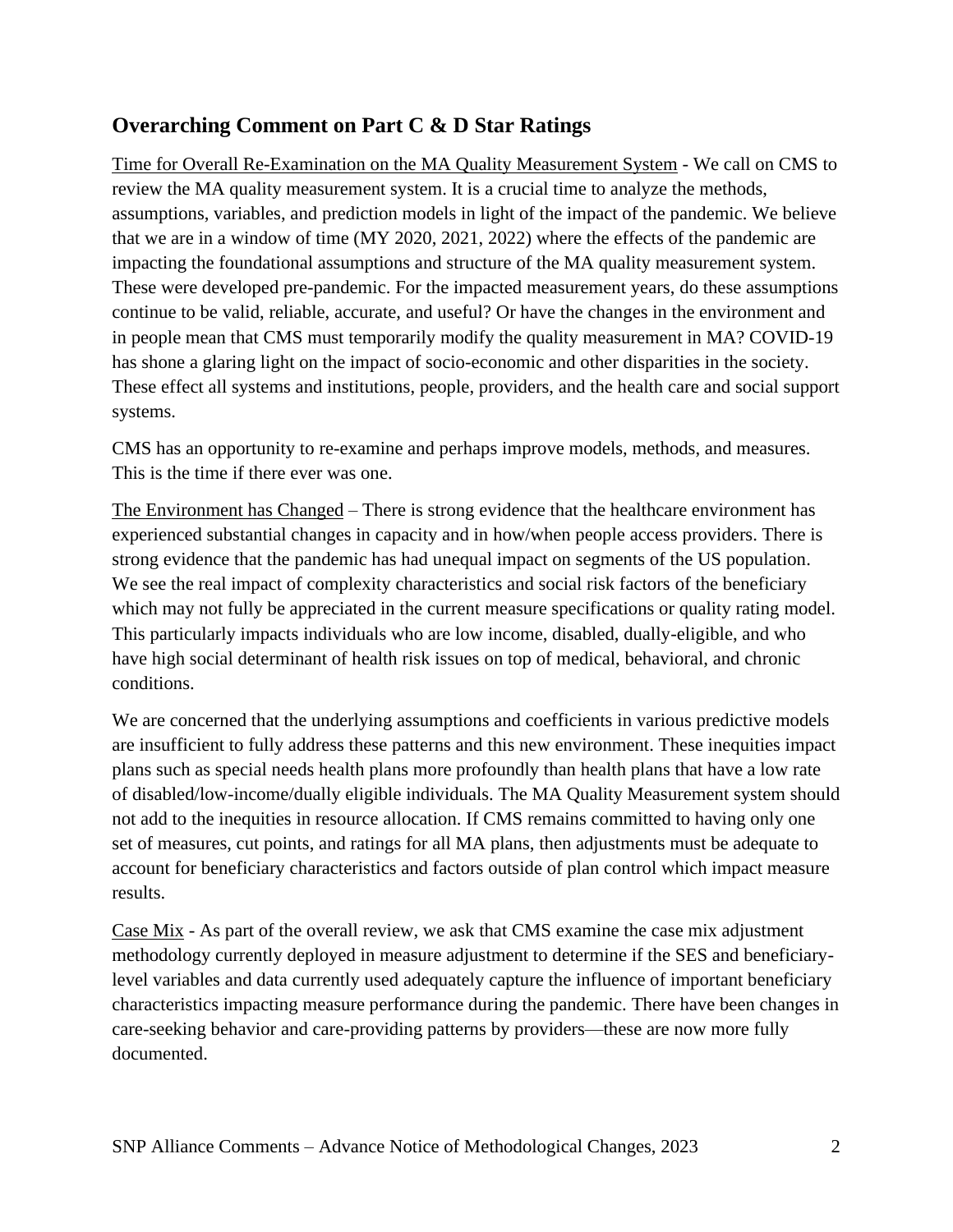Measure Specifications, Exclusions, Adjustments - We understand that this requires a measureby-measure examination as well as attention to the scoring and aggregation. It is an undertaking—but so important to do. The pandemic has fundamentally changed peoples' lives and providers' way of offering care and treatment. Disparities have been exacerbated. There is unequal access to care including telehealth visits, preventive screenings, and diagnostic or treatment processes. Yet measurement specifications, models, and scoring methods have not changed. The MA quality measurement approach has not changed other than some measure exclusions, temporary holds, and a "best of measure" one-year temporary stay in MY 2020. This is insufficient to address continued changes observed in people and in providers and communities in 2021 and now 2022. Such changes impact measure results which would be attributed to the health plan unless CMS implements additional adjustments.

Consider Complexity Characteristics - We urge CMS to focus on both complexity characteristics and social risk factors among beneficiaries, to analyze potential explanatory effect of additional variables to create more robust beneficiary-level profiles. This would have long-term value. We recommend including complexity of medical conditions/diagnoses, behavioral health conditions, functional limitations, frailty and social risk factors, the need for long-term services and supports, and neighborhood characteristics such as area deprivation at the 9-digit zip code unit.

Even if no measure-level specifications or methods are changed—please conduct the analysis and report results. This would offer the opportunity to see differences in contract enrollment profiles and examine differences in measure results. It would offer some information to assess if disparities are emanating from existing beneficiary characteristics and point out where providers, plans and beneficiaries are able to achieve better health outcomes despite these characteristics. We could use this information to work collaboratively with communities, providers, beneficiaries and other stakeholders toward improvement in care-seeking, care-providing, and in evaluating and reporting on results. We believe that information will help move us forward toward greater health equity.

Stakeholder Involvement, Education, and Transparency - Finally, we request that CMS hold a series of webinars and stakeholder calls on MA quality measurement in 2022 to answer questions and clarify the current requirements. We also ask that CMS update their website to clarify the Star Rating rules and provisions on at least a quarterly basis. There have been so many changes with notification in so many ways (memos, IFC, FR, PR, AN, etc.) and at so many times during the year that is it is hard to keep track of everything that health plans are supposed to attend to and remain up to date on current rules and regulations. It also would be preferrable to have rules issued through a formal rulemaking process with at least a 60-day comment period in order to provide sufficient time for analysis.

# **Reminders for 2023 Star Ratings** (p. 89)

**Summary of CMS statements -** *CMS finalizes an increase in the weight of patient experience/complaints and access measures from 2 to 4 for the 2023 Star Ratings. The* 

SNP Alliance Comments – Advance Notice of Methodological Changes, 2023 3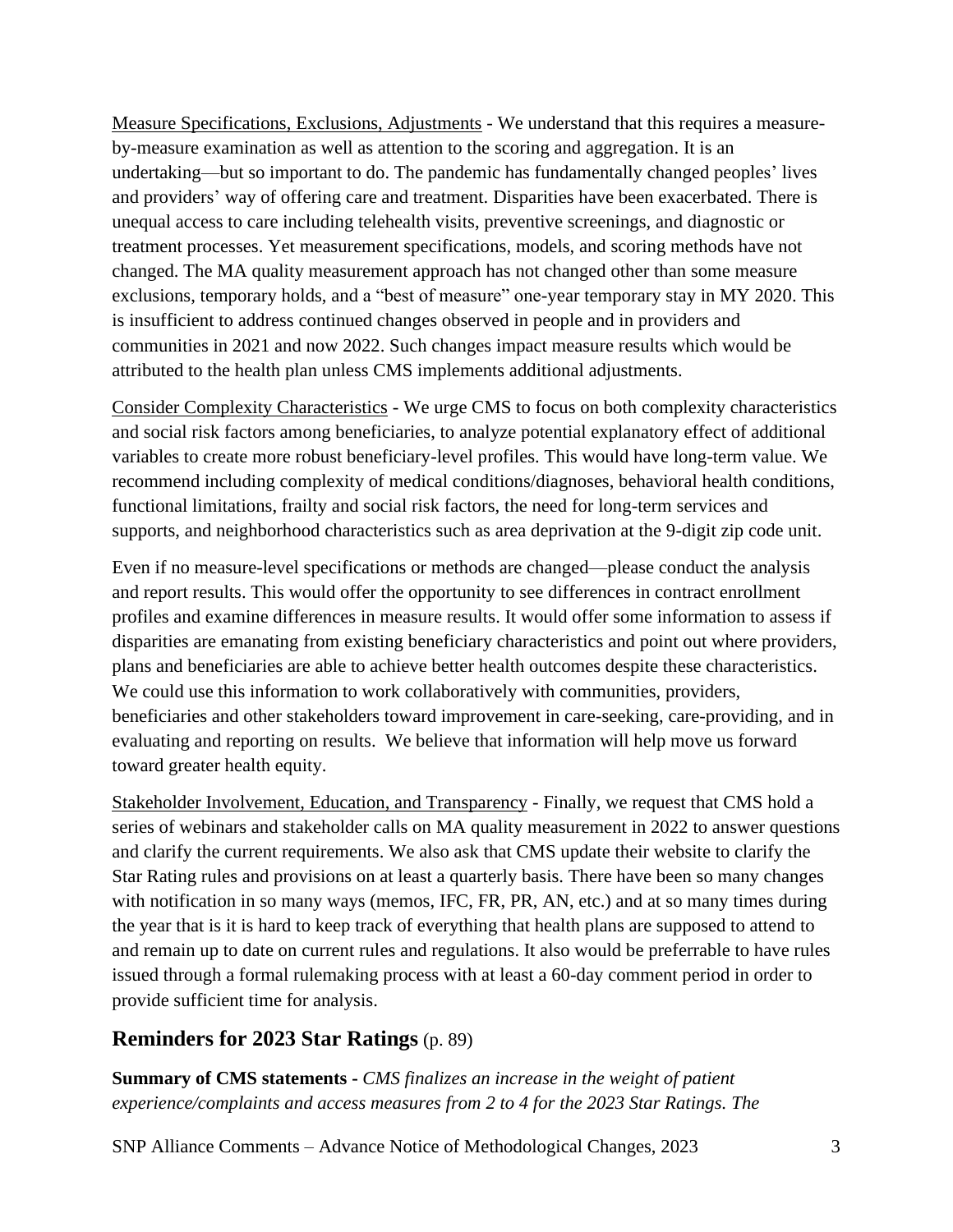*Rheumatoid Arthritis Management measure is removed. Part D Statin Use in persons with Diabetes is recategorized as a process measure with a weight of 1. Controlling Blood Pressure is moving off the Display page to 2023 Star Ratings with weight of 1 and then weight of 3.Guardrails are now applied for 2023.*

### **SNP Alliance Comments:**

Measure Weights - We strongly recommend CMS delay the proposed increase of measure weights for the patient experience/complaints and access measures. Our recommendation is due to the impact of COVID on access and on individual behaviors which would logically more profoundly impact persons who have many conditions and/or health risk issues (such as special needs plan enrollees and dually-eligible/disabled/low-income individuals). Since these individuals typically interact with many providers and settings within the healthcare, behavioral health, and long-term care systems in a given year, they have likely experienced more instances where provider access was limited.

In particular, we recommend the following measures stay a "2" in MY 2022 and 2023 as they relate to provider processes, systems, and actions which are not primarily under the control of the health plan—and, assuming no further drastic public health episode—will take at least a year to "get back to normal." These include:

- Getting needed care
- **•** Getting appointments quickly
- Rating of health care quality
- Care Coordination

The following measures are more under the control of health plan actions. We would support a delay (for just one year in rise of weights for these measures) to let the effects of the virus subside. Thus, these measures would rise to a weight of 4 in MY 2023 rather than in MY 2022. Again, we hope that next year (MY 2023) will not be impacted by COVID-19 or a new public health threat disrupt communities, beneficiaries, and providers.

- Rating of health plan
- Complaints about the health plan
- Members choosing to leave the plan
- Plan makes timely decisions about appeals
- Reviewing appeals decisions
- Call Center Foreign Language Interpreter and TTY

Additional considerations on these plan-related measures include: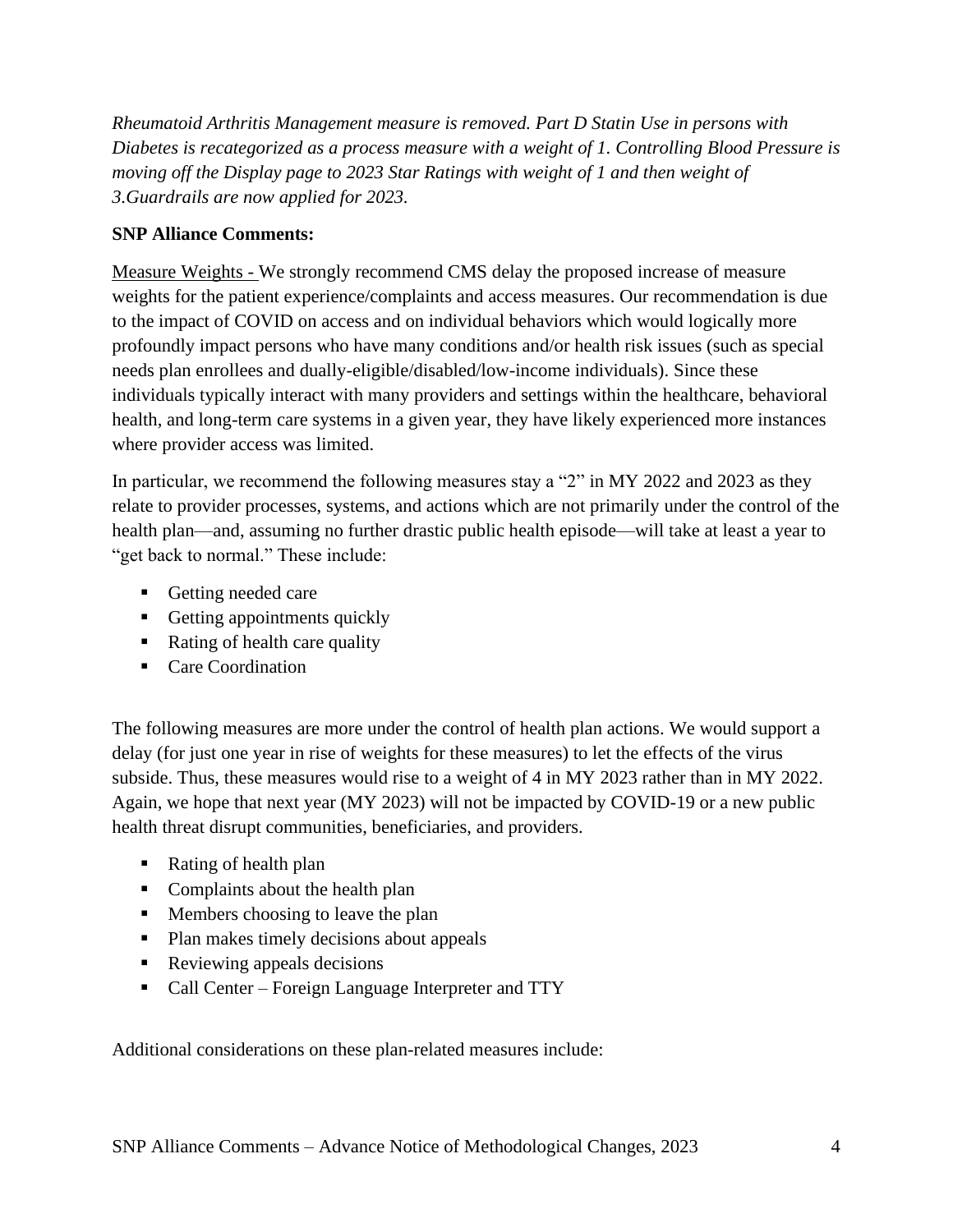- Some health plans have been harmed by complaints made in the measurement year (e.g., for health plan A) that were actually for another health plan (e.g., health plan B) with which the individual had experience prior to or following their enrollment in health plan A. In these cases, we ask that CMS allow for removal of the complaint—or re-assigning it to the health plan in keeping with the beneficiary intent.
- Some health plans have informed us that they do not own their own TTY service, but contract for that service. At times, that service provider equipment has not worked properly and the health plan is not aware of the problem or the vendor/service indicates they are working on restoring the TTY service, but there is an unavoidable delay in getting the necessary supplies/equipment/labor. We ask for CMS to consider some way of recognizing these situations.

Guardrails - We request that CMS publish analysis of the 2021 measurement data that would provide insight on the effect of applying the Tukey method and the guardrails. We understand that the Tukey method is based on the assumption that the distribution of measure results is a normal, bell-shaped curve. Is this still so? A scatter plot would be helpful.

We are unsure about the effect of applying guardrails during these anomalous years (2020, 2021, and 2022) with the pandemic effects still apparent. Has CMS determined that the underlying assumptions are still sound, and that the method does not cause unintended harm to certain plans (such as SNPs)? Will the method result in equitable and fair scoring such that plans with high DE/LIS/Disabled populations are not harmed? Or will it exacerbate disparities?

We would appreciate modeling and publication of those results to ensure that plans with highrisk populations are not unduly impacted. For example, if measure cut points are set at the levels observed last year (in 2021) with all of the additional exclusions and exceptions that CMS made due to the effect of COVID-b 19, will the 2022 cut points then be artificially high –compared to the 2023 measure results? Will this have the result that many fewer plans can reach the 4, 4.5, or 5 star thresh holds? Are plans with a high proportion of DE/LIS/Disabled enrollment more affected by this application of guardrails during these anomalous years? We request that CMS provide more information in order to properly educate stakeholders and to avoid unintended harm.

# **Measure Updates for 2023 Star Ratings** (p. 90)

#### **SNP Alliance Comments:** Categorical Adjustment Index (CAI)- We have several requests:

1. Review methodology - First, similar to our comment on the need for measure-level review of models and assumptions, we request that CMS review the CAI case mix adjustment methodology including the variables in the model to determine if the model adequately captures the influence of beneficiary characteristics impacting measure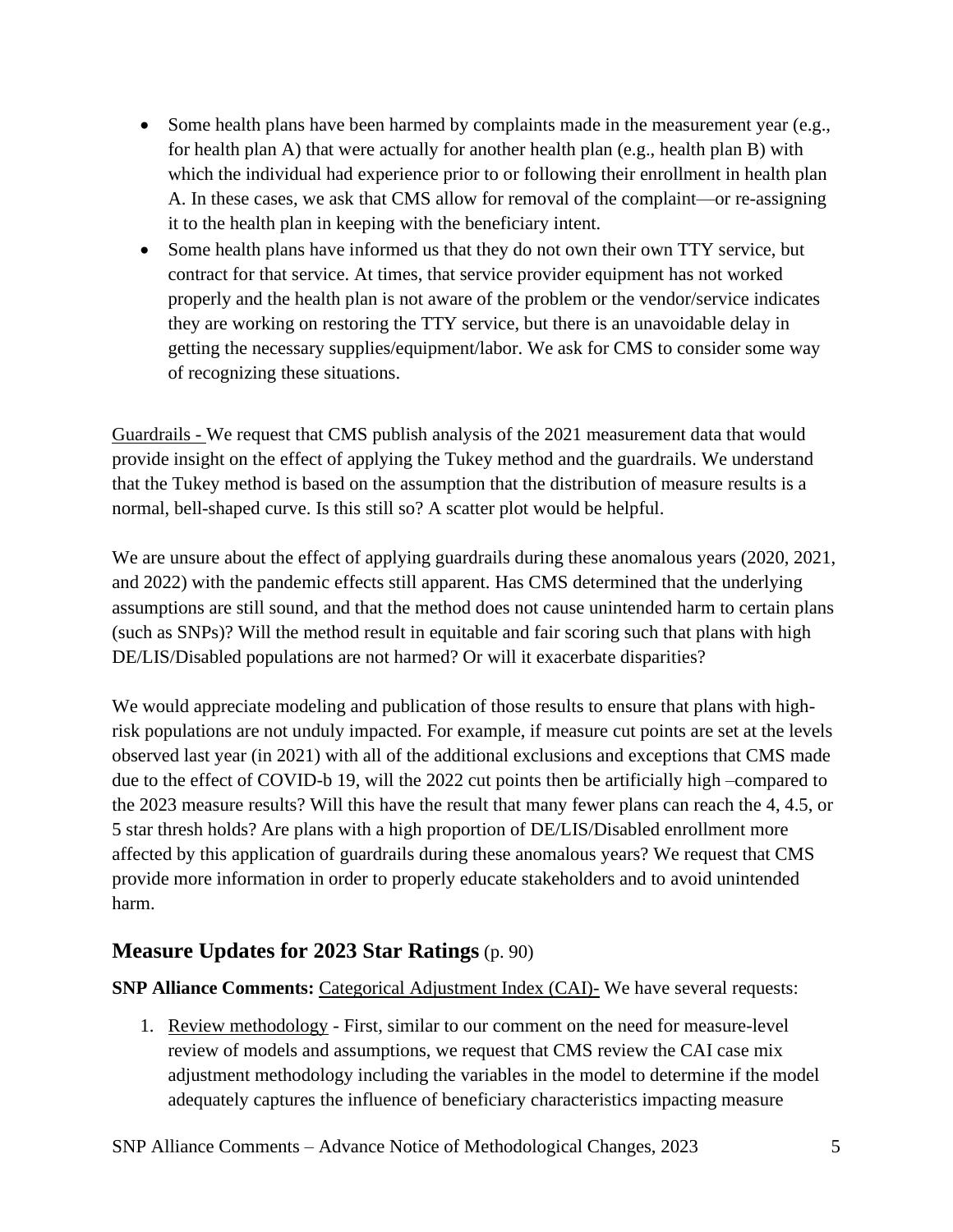performance during the pandemic. We believe the environment has caused substantial changes in care seeking and care providing patterns which are outside of the health plan control. This particularly impacts individuals who are low income, disabled, duallyeligible, and who have high social determinant of health risk issues and complexity characteristics. The model may need refinement to incorporate these new patterns.

- 2. Consider effects of wider variation in many measures with heavier impact on LIS/DE. In trying to assess measure level changes, we've reviewed the CAI variation charts across MA and PDP contracts. We compared the 2023 variation chart and the 2021 variation charts to try to understand changes that may be due to pandemic related issues. We found a wider range and higher standard deviation in many measures indicating more variation in 2023 than in 2021. Some measures showed quite a bit of change in variation and mean, such as Colorectal Cancer Screening, Annual Flu Vaccine, Osteoporosis Management in Women who had a Fracture, Improving Bladder Control and Medication Reconciliation Post Discharge. The poorer performance on the LIS/DE side may be due, in part, on the external changes impacting access and behavior.
- 3. Request for Decile Table Ranges be Reconsidered at Levels 9 and 10 Please consider adjusting the Categorical Adjustment Index DE/LIS decile table ranges at levels 9 and 10. We believe that the decile tables cut-offs regarding DE/LIS are unnecessarily narrow at the top tier therefore blunting the potential benefit of the CAI as a whole. We request that CMS modify the level ranges slightly to include more plans in level 10. Currently level 9 pertains to contracts with 77.133401% to less than 100% LIS/DE. The upper range of level 9 should be reduced to 98%. Thus, plans with above 98% to 100% would be included in level 10. This would capture contracts that serve only dually eligible individuals such as FIDE-SNPs, but where there are circumstances where a few beneficiaries have temporary changes to their dual status due to changes on the Medicaid side or other administrative reasons. Has CMS reviewed such cases? If the level 9 and 10 LIS/DE ranges were adjusted, what kind of effect would that have?
- 4. Add the 3 SNP Measures to the CAI We ask CMS to consider adding the three measures that are currently SNP-specific (SNP Care Management, Care for Older Adults – Medication Review, and Care for Older Adults – Pain Assessment to the Categorical Adjustment Index on a permanent basis. These measures pertain to high-risk older adults. CAI is intended to help address inequities in the measurement system that inadvertently harm plans serving primarily beneficiaries with high social risk. It seems these three measures are tailor-made for inclusion. They take a lot of effort and focus on important issues for older adults –regardless of what plan type the person is in.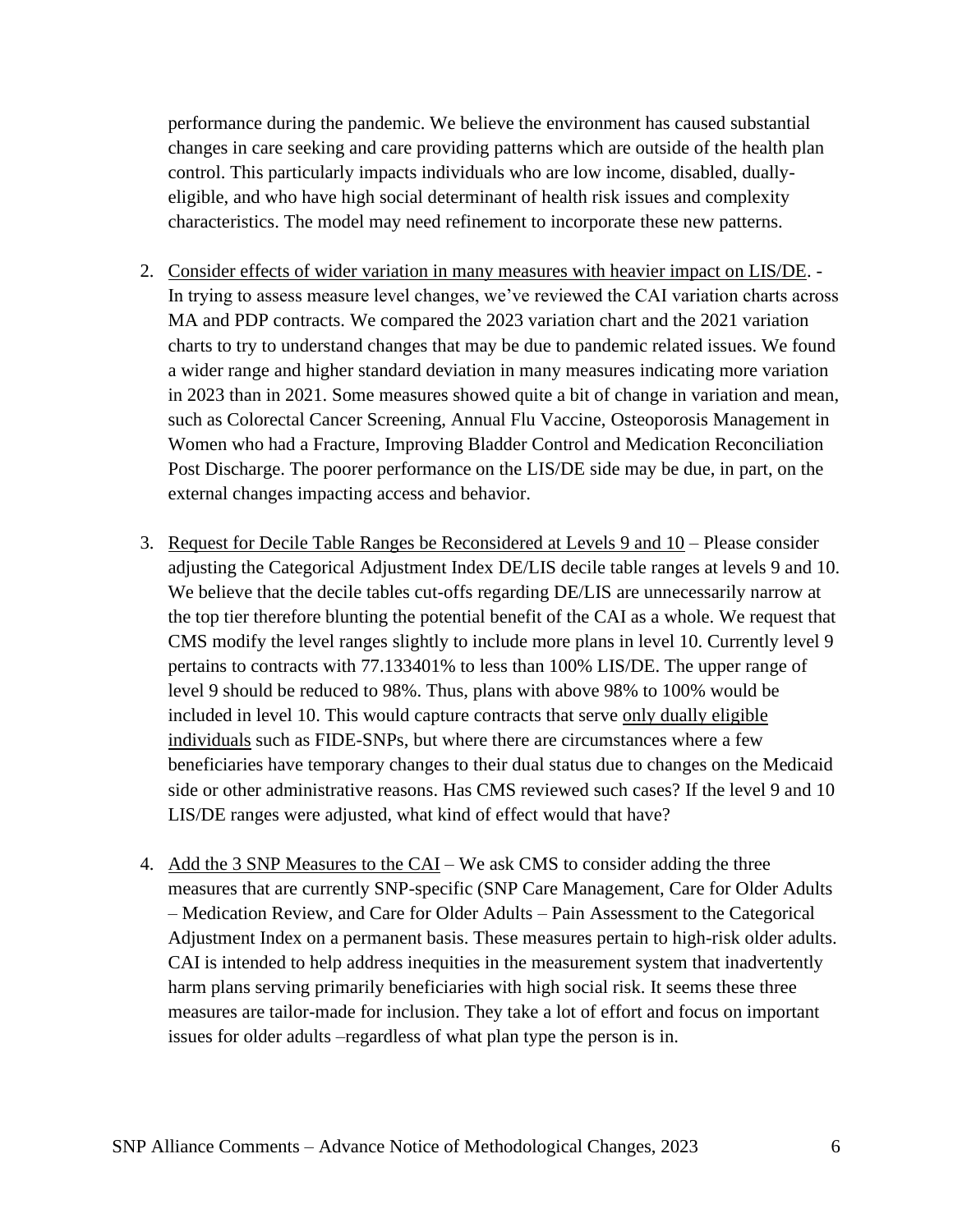- 5. Add other measures into the CAI for 2023 Additional measures that we ask CMS to consider including in the 2023 CAI are: "Members Choosing to Leave the Plan," and "Complaints about the Health Plan." There is some evidence that dually eligible beneficiaries have had more challenges during these last two years in navigating across the Medicare and Medicaid programs to try to access care. Home care services and clinic services have been curtailed and dually eligible individuals are more often impacted by the lack of capacity and challenges with access. These individuals may attribute these challenges to the health plan.
- 6. Study Impact of CAI Finally, we would support a study of the impact and results of the CAI by independent researchers to ascertain whether the methodology is having the impact/effect that Congress intended. There are now seven years of data—which should provide ample information to determine the impact and inform Congress and other stakeholders where further refinements are needed.

Our goal in making these recommendations is to enhance the utility of the CAI. We understand that Congress intended SES/SDOH factors and effect be recognized—that these factors have been rigorously shown to impact quality measure results under Medicare. We understand that the CAI is supposed to be the way that CMS recognizes high social risk populations in the quality measurement system to ensure that there is not a punitive effect on plans that serve a high proportion of such individuals. We urge re-evaluation of the CAI overall --since it was to be an interim strategy when it began seven years ago. Until there is a replacement to CAI, we hope these modest adjustments will be made and recommend that study of the impact be done and published to inform stakeholders and Congress about whether the methods has achieved the stated objectives.

**Extreme and Uncontrollable Circumstances Policy** (p. 94) - *CMS proposes to amend § 422.166(i) to specifically address the 2023 Star Ratings, for measures derived from the 2021 HOS survey only, by adding § 422.166(i)(12) to remove the 60 percent rule for affected contracts. CMS proposes to include three remained HOS-derived measures:*

- *Monitoring Physical Activity*
- *Reducing the Risk of Falling*
- *Improving Bladder Control*

#### **SNP Alliance Comments:**

SNPA is concerned that the current methods and policies around Extreme and Uncontrollable Circumstances needs to be examined. We are concerned that the methods are inadequate to deal with the effects of the pandemic on people, providers, and communities. There are significant and substantial changes in the environment. This is changing many aspects of care in unpredictable and uneven ways. The patterns of care, and the abilities of people and providers to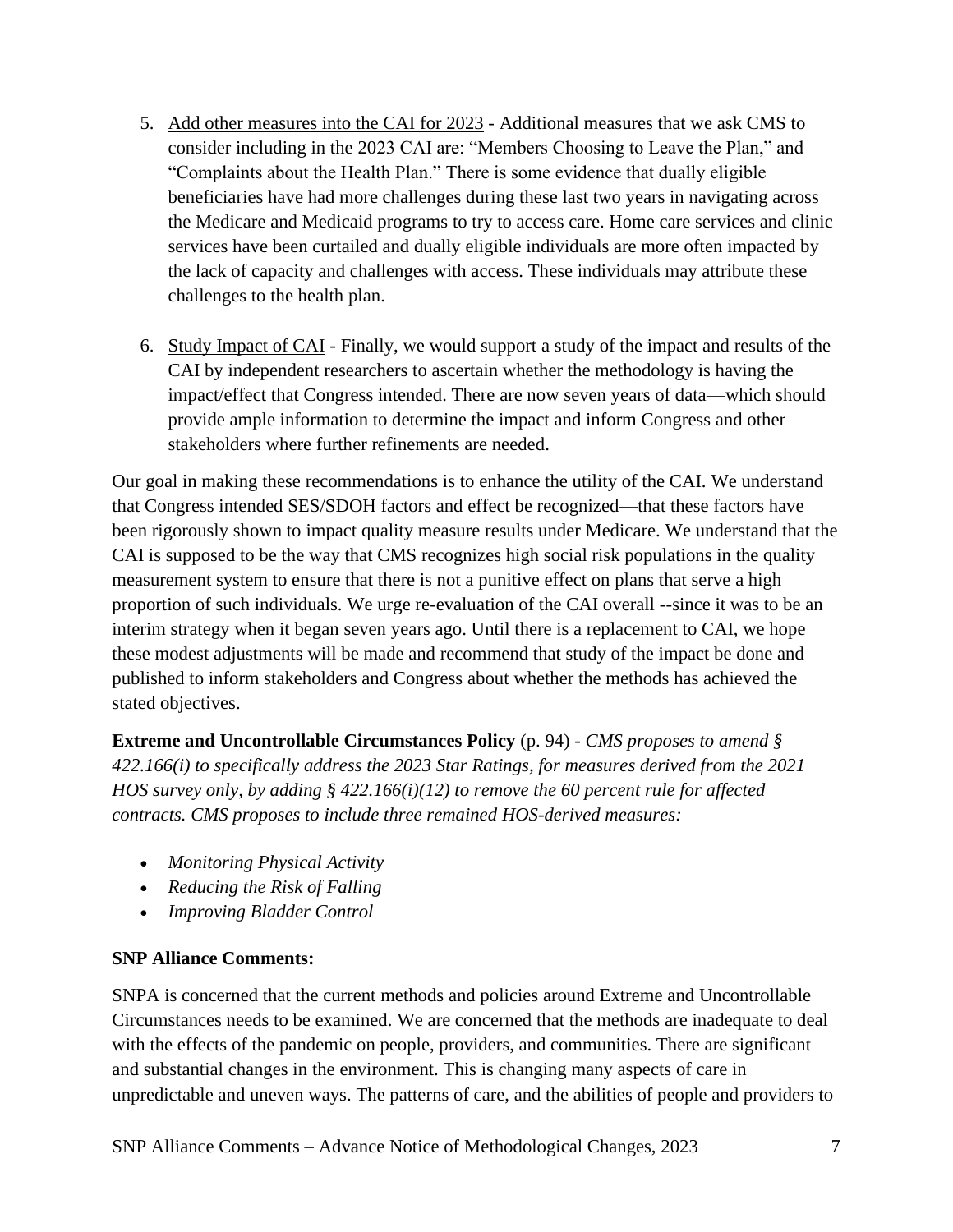address regular monitoring of chronic conditions and/or patient education or prevention have changed. This especially pertains to measures focused on disease screening (e.g., breast cancer, colorectal cancer), and items such as improving bladder control, or identifying/educating about risk of falling.

*Do not Support Use of HOS During this Time* – For these reasons, we cannot support this proposal to remove the 60 percent rule and include these three HOS measures in 2023 Stars. We cannot support the use of the HOS instrument and methods during the measurement years of 2020, 2021 and 2022 as the impact of the pandemic continues. We believe use of the HOS is illadvised at this time.

The virus and mutations remain present in communities and the impact on healthcare, social service, mental health and other providers in the measurement year has been profoundly negative. This has affected the ability of providers to conduct screening, communicate directly with their patients, and has impacted beneficiaries' experience of care. Such external environmental factors have a direct effect on the self-report of the beneficiary around issues such as in these three HOS-derived measures. In some areas within the measurement year, providers were closed, then there were extended wait times for screening appointments; clinic and diagnostic visits were extremely limited.

Special needs populations are particularly impacted. Individuals, particularly those with complex conditions and high vulnerability to the COVID-19 virus continue to experience difficulties in reaching their providers other than for specific acute symptoms or treatment related to their diseases. Providers have not been able to fully address or coach patients on prevention activities. We are therefore concerned that data collected during these years from the self-report HOS to generate measures may indicate changes in provider practice or beneficiary behavior (e.g., reluctance to go into an office and inability to access telehealth given lack of technology) rather than health plan actions. In addition, survey response rates may not be representative of the enrolled membership in the plan.

Instead, we encourage CMS to remove HOS-generated measures *temporarily* from Stars for the 2023 Star Ratings calculations and instead present them as Display only. In this way the information can be compared to previous years to determine if the patterns are anomalous, and further action can be taken to restore the accuracy and validity of the measures.

#### **Additional Comments on Stars 2023**

The SNP Alliance also strongly recommends CMS take additional action around quality measure adjustment for Stars 2023. We've already recommended examination by CMS with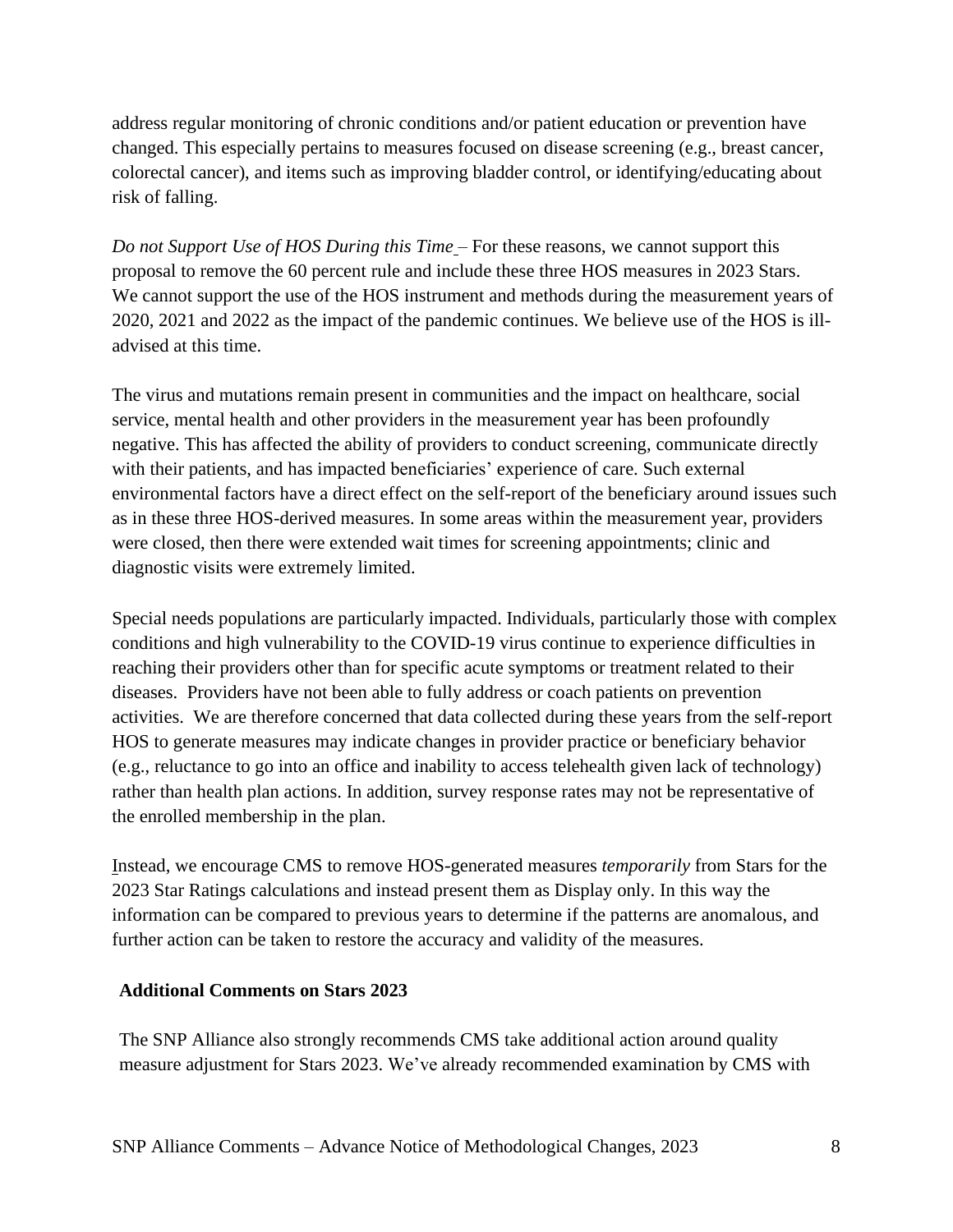outside experts around the MA quality measurement system and the methodology, predictive models, and assumptions to see if these need to be adjusted.

Since time is short for 2023 Stars, we've been searching for additional options that offer relief but retain some utility for performance review. We believe this is a time to separate out the plans with the highest proportion of individuals who have been most severely affected by COVID-19, pandemic disruption in care, and community impact and make a temporary adjustment. We call this a "high impact plans interim strategy."

High Impact Plans Proposed Interim Strategy - In outlining an interim strategy, we have worked to balance the need for some kind of adjustment with the need for administrative consistency, and therefore offer this one strategy with five steps. No new data collection would be needed. CMS already also uses the methods for aggregating measure results and calculating five Starlevels. We do not propose any change to these methods. We are requesting only that the highest impact plans be separated out for 2023 and that these plans receive a separate set of cut point thresh holds with the option to be scored with peers and also to be held harmless in the Star ratings for this one year. We believe this would offer some relief to the hardest hit plans. Our assumptions would need to be verified by CMS. CMS could use data from last year's measure results to model this approach. It does not seem like a substantial lift, but we do not know all of the details involved or methodological issues might arise.

We these caveats, we offer a recommendation which recognizes "High Impact Plans." The six steps for CMS are outlined as follows:

First, *temporarily return the measure weights to pre-pandemic levels* for all measures and for all health plans, since the pandemic continued its impact on all communities in 2021 and is still doing so in 2022. This helps even out some substantial measure weight changes that were made before the pandemic had occurred and before such dramatic impact had occurred in so many communities. This will help avoid huge swings in measurement scores that would arise from administrative weight (coefficient) changes by CMS rather than actual changes in quality. We believe the doubling of weights could have a particular hard impact on plans serving the most vulnerable.

Second, *separate out the measure into two plan cohorts*. Plan Cohort 1 would be comprised of plans with DE/LIS/Disabled in Levels 1-7 of the CAI decile tables and Levels 1-3 in the CAI Disabled tables. Results from all high-dual and high-disabled plans –those at Levels 8, 9, and 10 in the CAI decile table and those at Level 4 in the CAI quartile table would make up Plan Cohort

Third, *calculate the cut point thresh holds for Cohort 1 and Cohort 2*. Inform plans in either cohort of the resulting cut point thresholds for each measure in each cohort.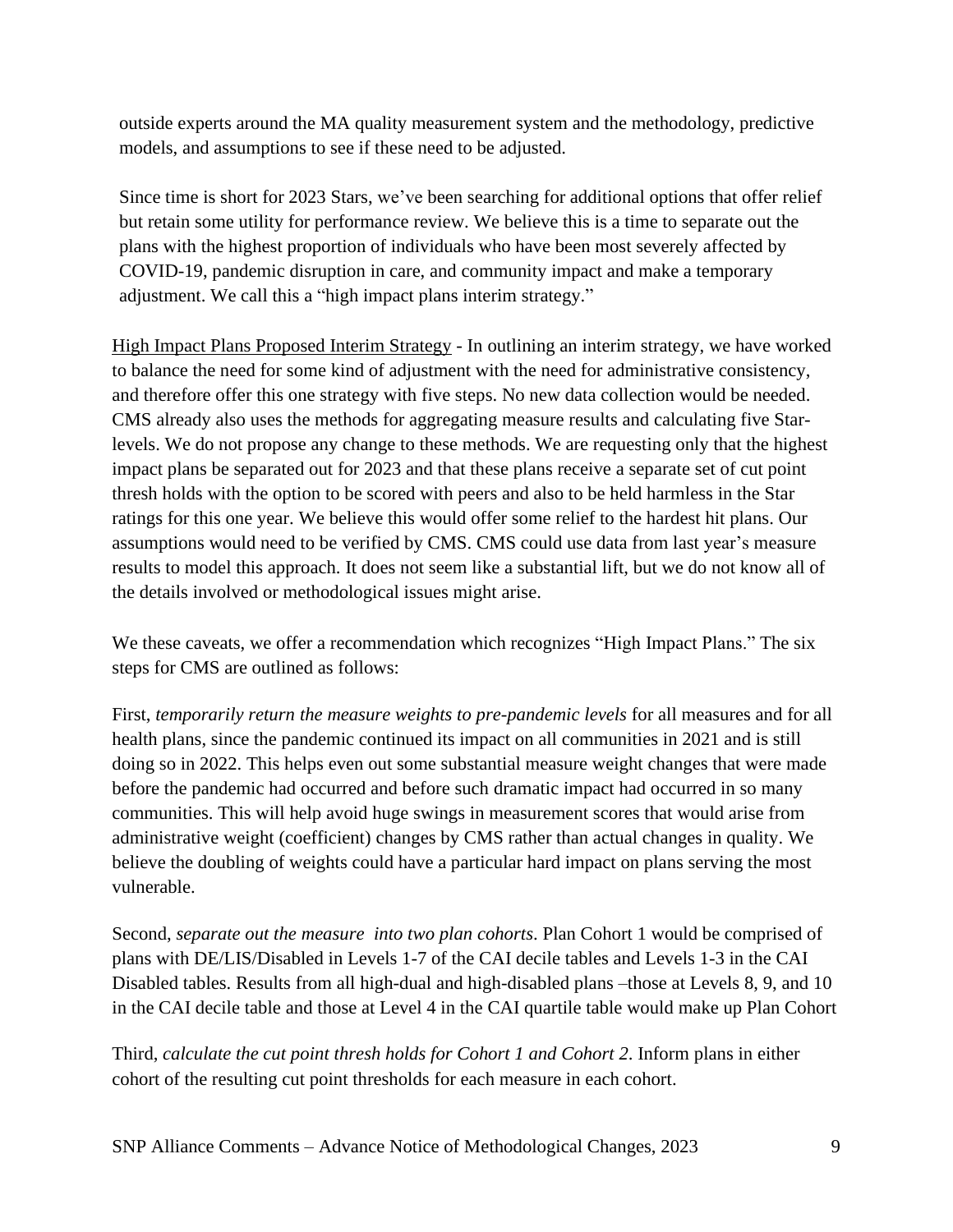Fourth, *apply the cut points and calculate Star ratings* for each Cohort, and provide opportunity for plan review as usual.

Fifth, *allow the high impact plans (Cohort 2) to be held harmless*—that is, if they would have achieved a higher Star rating through the general MA cohort, they could remain in this general cohort.

Finally, note the "High Impact Plans" (Cohort 2) with *a new icon on the Medicare Plan Finder* indicating the characteristics of the enrolled population served within these plans and indicate where these plans achieved higher than average Star ratings (more than 3.0 within this Cohort), despite the impact of the pandemic and the challenges faced by individuals within these plans.

We offer this as an interim step toward greater recognition and attention to plans with a high proportion of the DE/LIS/Disabled population. We think this information would be valuable for many stakeholders including these plans, their beneficiaries, providers, state agencies, advocates, measure developers, and researchers. This would advance other work, such as on personreported outcome measure development, social risk screening and targeting resources, and quality improvement collaborative efforts for special populations.

# **Changes to Existing Star Ratings Measures in 2023 and Future Years**

### Complaints about the Health Plan (p. 97) - *CMS is proposing to add a marketing misrepresentation component in the measure specification.*

**SNP Alliance Comments:** We support CMS including a marketing misrepresentation component in this measure. We are observing marketing tactics which are confusing, especially to dually-eligible individuals. Many industry experts and advocates are discussing the potentially adverse practices and misleading marketing materials. This harms beneficiaries through misinformation and erodes trust in health plans overall. This is damaging to the industry as well as to the consumer.

In addition, we recommend that CMS develop more consumer-facing information materials, checklists, and FAQs to guide individuals, advocates, volunteer counselors who assist older adults in selecting an appropriate plan, and others to increase the chance that the beneficiary gets the information they need and does not inadvertently enroll in a plan where they expect a benefit but are unlikely to receive. This guidance coming from CMS would be very helpful as a trusted source. We believe that marketing and communication experts with experience in working with older adults and with persons in Medicaid could provide valuable advice on using images and graphics so that the information is more accessible and understood by beneficiaries with varying levels of health literacy. Focus groups of the intended audiences are usually very revealing and can be useful in such design and communication efforts. This would help the consumer and the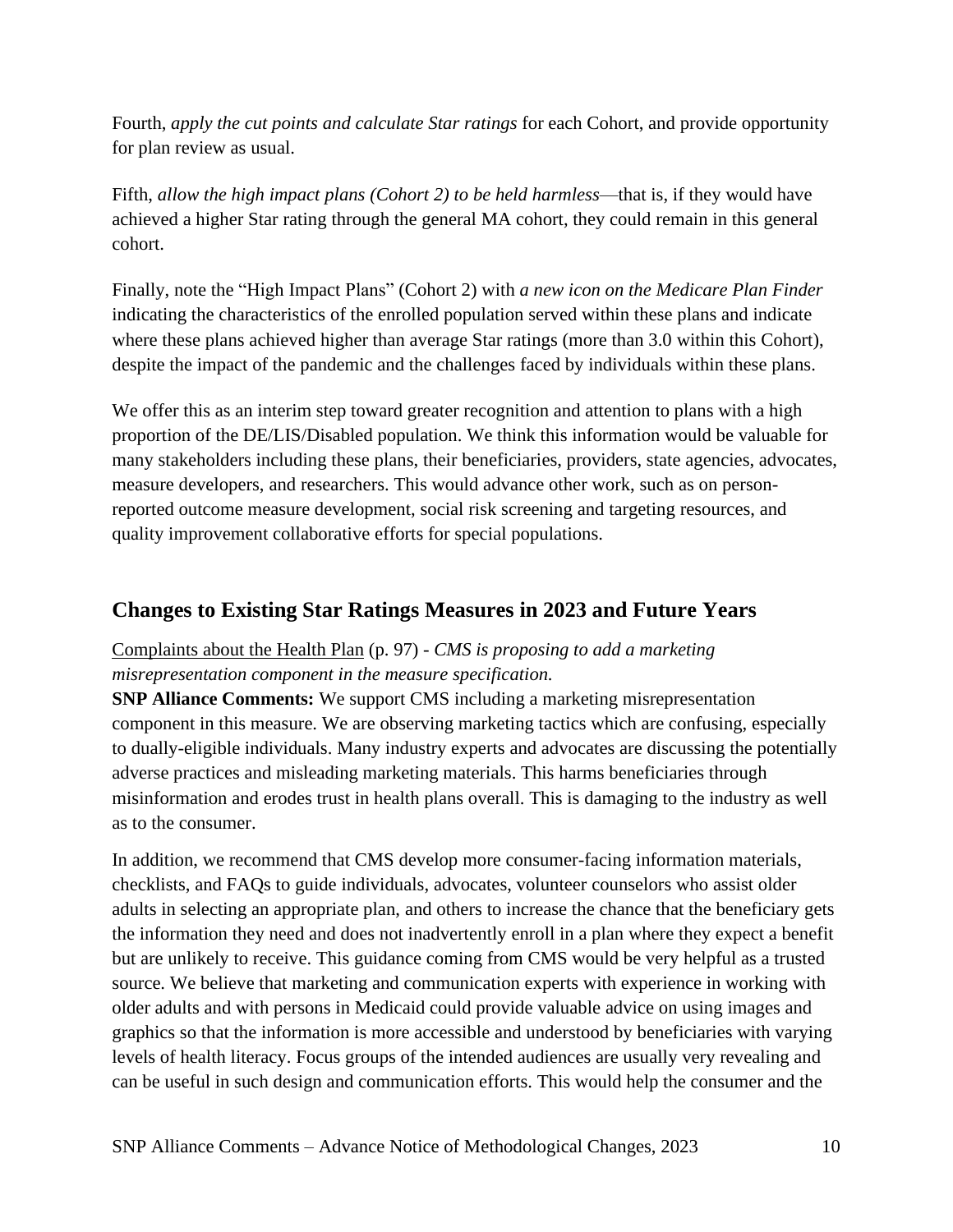advisors understand how to assess differences in the proliferating number of plan options they have.

Medication Adherence for DM for HTN (Part D) (p. 98) *CMS is testing risk adjustment for SES or SDS of medication adherence measures.*

**SNP Alliance Comments:** We support CMS on this work. In fact, we have been asking for this kind of adjustment for some Part C measures and would be interested in what CMS learns and how this can be applied to other measures. We recommend that CMS model Part C measurement adjustment and attend to SDS and SES characteristics that impact outcome on measures. In addition to capturing beneficiary-level SDS characteristics of DE/LIS/Disabled status, we recommend CMS consider frailty and functional status characteristics. We applaud work to stratify the measures by beneficiary-level characteristics to identify disparities and help all stakeholders understand how the member/patient population mix is affecting measure rates. This is an important step forward. We would also endorse additional modeling and testing of this approach with transparency and thoroughly reporting all findings.

Colorectal Cancer Screening (Part C) p. 100) - *CMS is proposing to add a rate for persons age 45- 49.*

**SNP Alliance Comments:** We support this; keeping consistent with medical practice and clinical guidelines.

Statin Therapy for Patients with CV Conditions (Part C) (p. 100) – *NCQA is considering an exclusion for individuals who cannot tolerate statins.*

**SNP Alliance Comments:** We support this work in keeping with medical practice and clinical guidelines and to recognize patient characteristics impacting treatment.

Breast Cancer Screening (Part C) (p. 100) - *CMS indicates that NCQA is proposing to remove the administrative reporting method and transition to ECDS for MY 2023.* 

**SNP Alliance Comments:** Based on remarks about the readiness in the field, we cannot support this. The data are not sufficiently available. Providers and health plans need more time to put processes and infrastructure in place to support ECDS reporting for BCS. We suggest a hybrid for at least another two years, using administrative and ECDS data while CPT or other coding is developed/revised and to allow some providers to further develop their capability to capture and report electronic clinical data for BCS.

Cross-Cutting: Frailty & Advanced Illness Exclusions (Part C) (p. 100) – *CMS indicates that NCQA is considering narrowing the Frailty Value set to reduce over-identification. They are also considering whether more than one code would be necessary. If they proceed, this would be applied for MY 2023 and Stars 2025.*

**SNP Alliance Comments:** We do not agree with this proposed reduction—narrowing of the Frailty Value Set or requiring two codes. In fact, we believe quite the opposite should occur.

SNP Alliance Comments – Advance Notice of Methodological Changes, 2023 11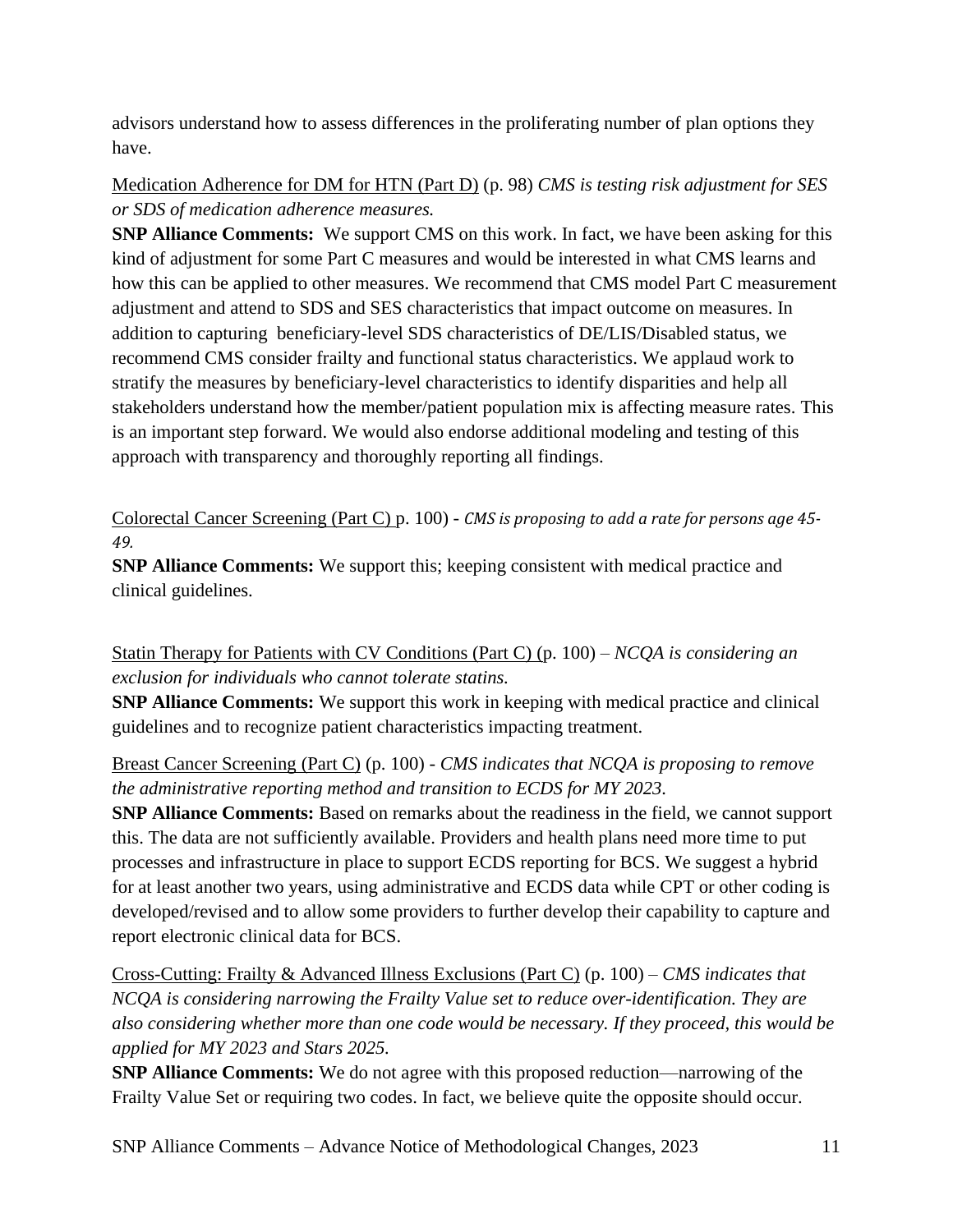There are not enough providers currently capturing frailty codes and indicators. Making it more difficult on providers to have to seek out particular codes or indicators will have a dampening effect on discovering and recognizing people who are frail. Frailty is an under-recognized condition. Perhaps because it most often exhibits in older adults and indicates an age bias in our systems?

We recommend that CMS take the alternative approach and work with others to highlight the importance of recognizing frailty factors. These characteristics impact treatment, care plans, service approaches, and how to assess outcomes. We request that CMS focus on ways to better, and more comprehensively capture frailty. Some of the SNP Alliance members have done work in this area to incorporate attention to frailty and guide care planning. Please re-consider the importance of this issue.

In addition, we believe that this would be considered a substantive change. As such, this would need to proceed through a rulemaking process. NCQA needs to provide more information about what they are proposing to be eliminated or narrowed. Such action could have substantial impact, and—as we have pointed out—could result in less attention to frailty issues. This runs counter to the direction we believe care should be heading.

# Diabetes Care Measures (Part C) (p. 100) – *CMS indicates that NCQA is considering new measures on eye exams and controlling blood sugar and exploring if they can use ECD and incorporate information from CGM and GMI.*

**SNP Alliance Comments:** We have discussed this with subject matter experts who are concerned about this and would prefer measures remain unchanged. Providers and plans working with people with Diabetes explain that often these individuals do not believe their eyesight will be affected until it is late in the disease process. Individuals may not prioritize getting eye exams, particularly in light of other conditions they believe are more serious. In addition, subject matter experts explain that COVID has an additional negative effect on beneficiary behavior. One plan with a quality improvement effort explained that they are working with providers to increase the acceptability of a Diabetic Eye Exam to the individual—and are making progress. However, this organization recommends that NCQA not change the measure until the impact of the pandemic further recedes. They recommend including clinical experts (ophthalmologists and endocrinologists) and beneficiaries to comment on Diabetes measures.

Controlling Blood Pressure (Part C) (p. 100) – *CMS intends to transition CBP off the Display page to 2023 Star Ratings with weight of 1 and then moving thereafter to a weight of 3.*

**SNP Alliance Comments:** We recommend that CMS provide more information to guide how clinicians should utilize ECD on BP readings and how BP control will be determined before proceeding. We have heard providers and plans voice the following questions:

- Is this to be an average of readings over time?
- How frequent should the readings occur?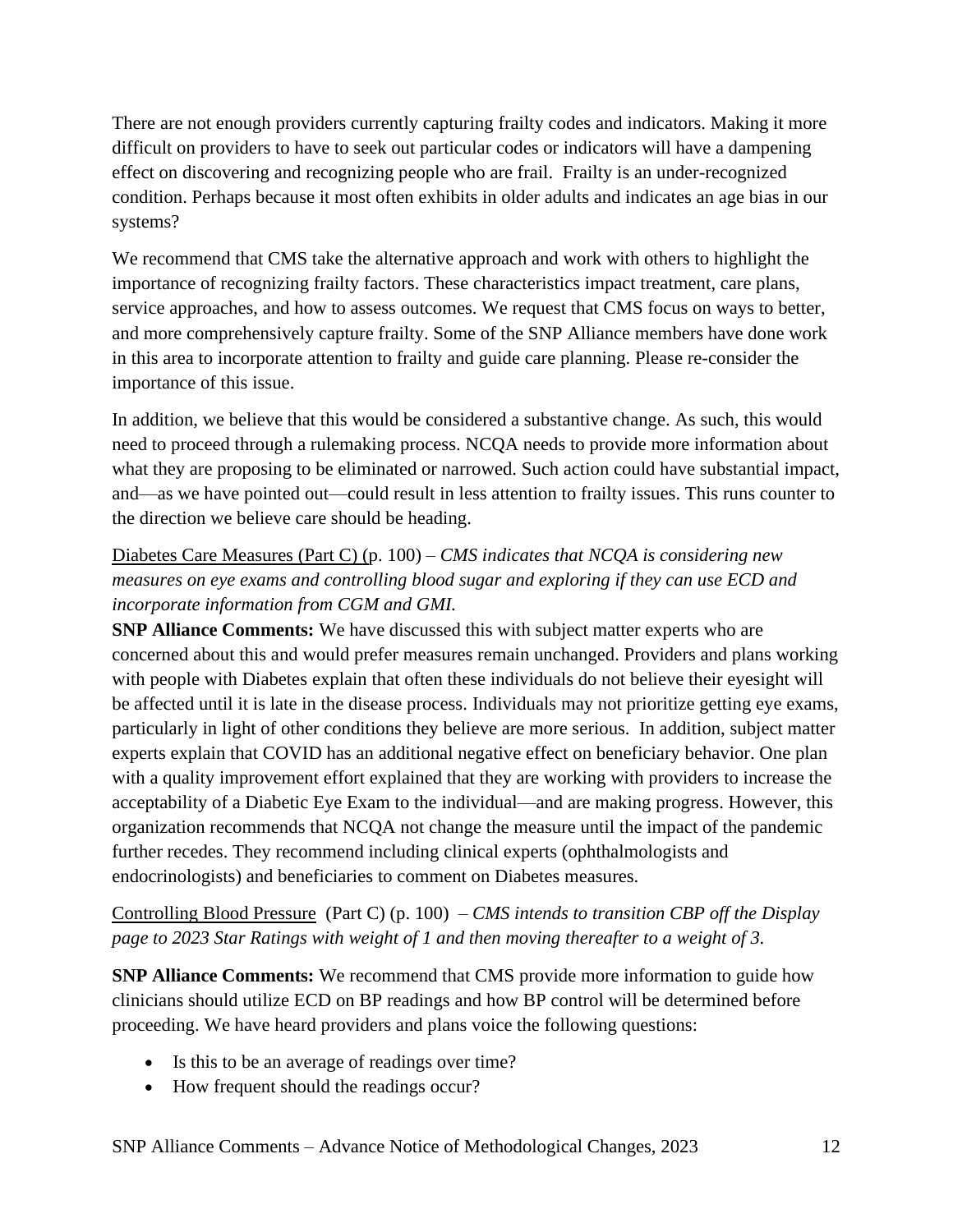- Will patient self-report be acceptable when they use a home device?
- How will the patients report? When?
- How will the clinician determine that the BP pressure cuff is properly calibrated?

We also are reminded by geriatricians that managing BP tightly can run counter to what is most beneficial for the frail older individual or others who have additional medical complexity. We recommend further consultation with clinical experts to guide measure exclusions and specification changes so that there is not unintended harm.

Care for Older Adults (Part C) (p. 101) - *Currently COA includes three indicators – Medication Review, Functional Status Assessment, and Pain Assessment. CMS indicates that NCQA is conducting an environmental scan and exploring the evidence to determine if updates are needed to the three indicators. They are also considering the feasibility of digital formats.*

**SNP Alliance Comments:** We have canvassed members. They appreciate NCQA's plan to conduct an environmental scan. They also strongly recommend that NCQA and CMS attend to the who/what/when/why/how of these assessments. They describe a variety of settings and providers who conduct these assessments and where they are captured and how the data is stored. We've heard from subject matter experts that in many cases there is not a digitization of functional assessment data, and likewise they find variable capacity/capability and formats among providers for where pain and medication review assessment data is housed. They strongly urge attention to the feasibility issue—there needs to be extensive improvement in electronic record systems to "go digital." For the foreseeable future, multiple formats will need to be acceptable to accurately capture the work that is going on in the field in functional status assessment, pain assessment, and medication review.

# **Display Measures**

Cardiac Rehab (Part C) (p. 102)– *CMS is considering posting the HEDIS Cardiac Rehab measure on the 2023 Display page (4 rates are reported) – and including this in Star Ratings in the future.*

**SNP Alliance Comments:** We have discussed this with plans. Those who have worked on this measure in cardiac rehab explain that it does not have high rates of compliance, in part due to post-cardiac surgical patients' avoidance or non-adherence. There is some research around patient-identified barriers to complying with recommended cardiac rehab programs. There is some research suggesting that there is weak evidence that interventions to increase cardiac rehab compliance are effective. There is a study on patient satisfaction as an indicator of quality which was also associated with marginally better compliance with cardiac-rehab programs. The evidence suggests that this measure may need more work and additional exploration about what drives compliance. If there is not clarity on how health plans can improve adherence to cardiac rehabilitation the measure may not be a ready candidate for inclusion as a Star measure in the MA Star Ratings.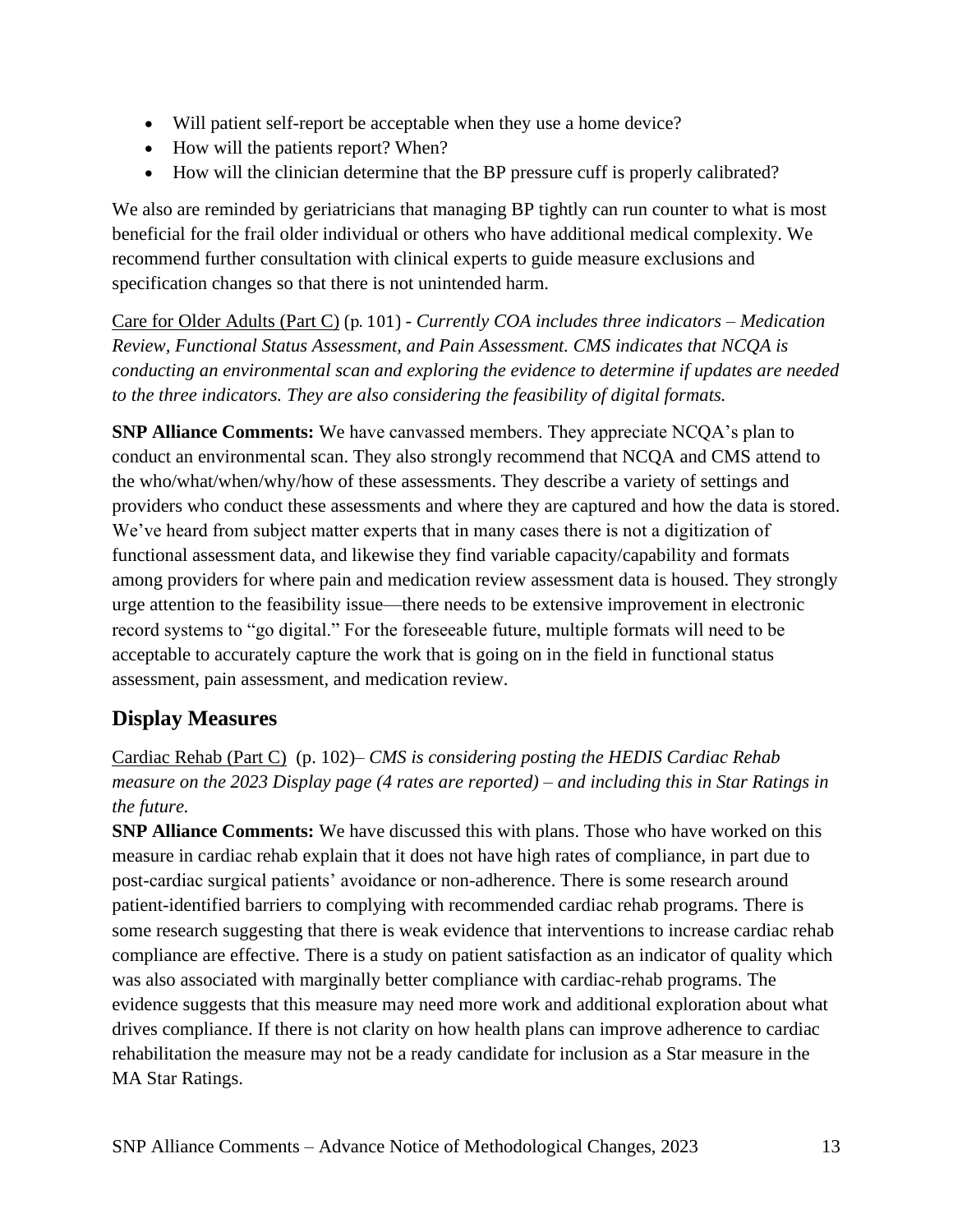Physical Functioning ADL (Part C) (p. 102) – *CMS explains that this is a longitudinal measure derived from HOS and has been on the Display page for 2021 and 2022. There are two physical functioning questions (limitations in moderate activities and in climbing stairs) with 6 ADLs. Baseline is compared to responses two years later (as in the MCS and PCS measures). CMS states that most commenters requested additional information before the PFADL measure is added to Stars. Some commenters recommended additional testing on SDOH risk issues and segmenting by age. CMS is exploring adjusting the PFADL measure for certain respondent characteristics not under health plan control, such as age, education, gender. They said they also explored "living alone" as another variable but did not see an impact on scores. They are asking for feedback. CMS is also exploring other HOS-derived longitudinal measures, such as the % of members with a BMI of 30 or greater, the % reporting 14 or more Mentally Unhealthy Days. They are asking for feedback.*

**SNP Alliance Comments:** We believe this is ill-advised. SNPA continues to advocate for improvements to the HOS instrument and methods (wording of questions/items, survey methods, sampling methods, linguistic and ethnic accommodation/tailoring of the items). Creating new measures when the limitations persist may deepen the inequities and biases in applying the measures and using them in Stars. Therefore, we recommend further refinement of the instrument to ensure the items are appropriate and meaningful for the intended respondent.

Until the HOS instrument and methods are improved, we do not recommend it as the source document for longitudinal measures. When the characteristics of the population are so diverse and the samples so variable—this raises many questions. We are concerned that there is not adequate information to validate predictive models needed to support a longitudinal design--to ensure that measure results from a sample of people can be compared to a subset of the sample two years later, and that results from different plans with different enrollment characteristics can be compared to each other in a quality measurement system. There are too many confounding variables that are not in the predictive model.

#### **Additional Comments around HOS**

*Additional Case Mix Variables -* We are encouraged that CMS recognizes additional characteristics should be taken into account to adjust the results prior to determining a score. In addition to segmenting by age, education, and gender, we would add disability status, income status, and living in a poor neighborhood as variables to consider. Those who live in neighborhoods that are considered deprived (unsafe, lacking in green spaces, inadequate grocery stores or other amenities to support healthy living)—will have a harder time maintaining physical functioning. These environmental deprivations also add to poorer mental health status. We suggest adding cognitive impairment to this list—as individuals who do not have sufficient cognitive capacity for planning and executive decision-making may not be able to follow through with movement/physical activity recommendations by providers.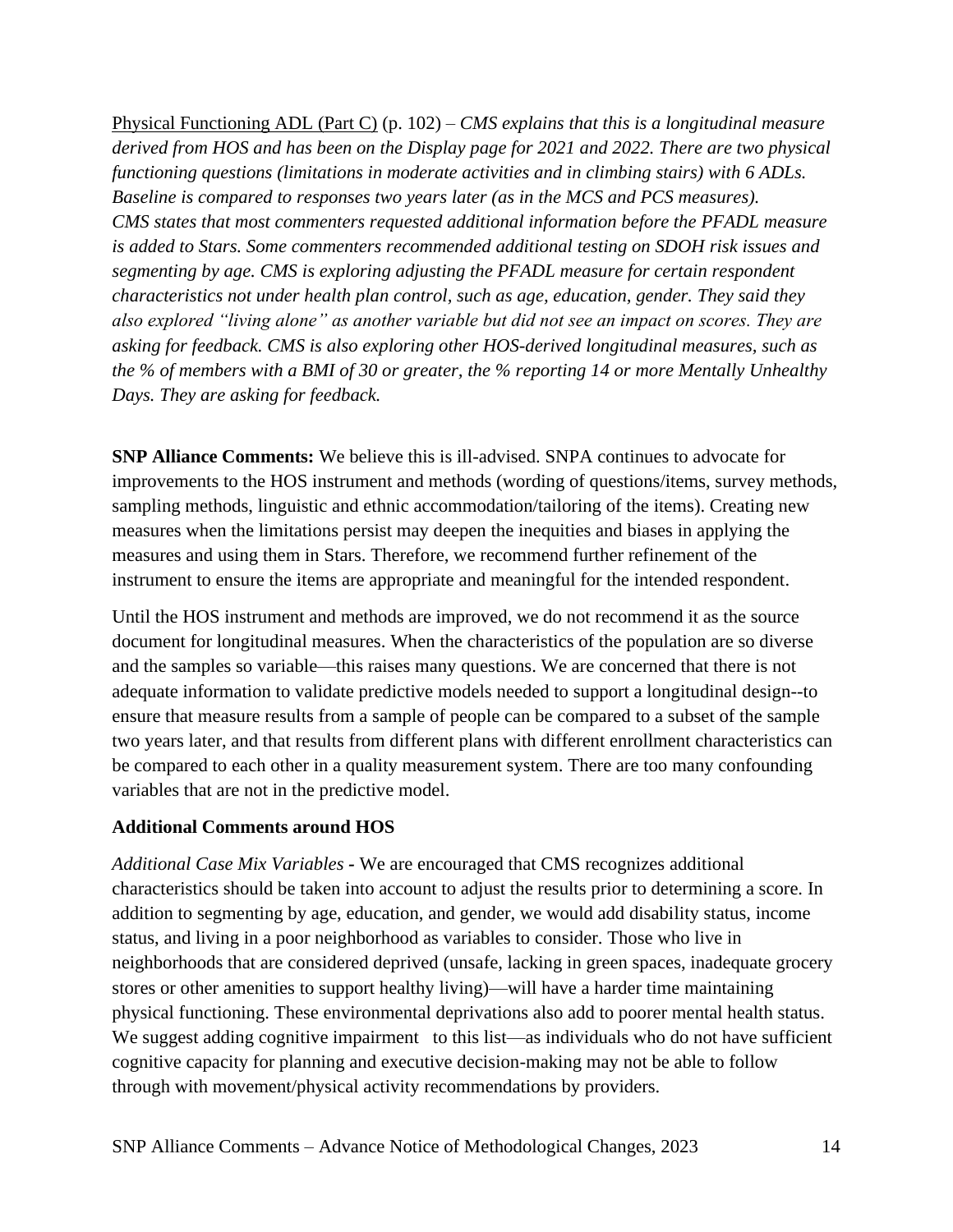*Social Isolation -* We are also surprised to hear that CMS found no impact on scores for people living alone. We question this result—was there sufficient size in the sample? Were there confounding variables—such as the presence of a regular caregiver? Did this vary by age? We have observed that in persons age 80+, particularly among those with multiple chronic conditions, living alone is associated with poorer health, greater depression, and decreased functional status. We ask CMS to take another look at the impact of social isolation. We suggest re-testing with an alternative statistical equation or revised model. This might indicate insufficient data or missing variables rather than a lack of association between isolation and physical activity, mental health, or physical health status.

*BMI, Unhealthy Days* - Regarding proposed new measures such BMI or mentally unhealthy days, we believe these are useful focus areas, but do not agree that HOS should be the source of the data.

*Health Equity Lens* - Lastly, we urge CMS to take a look at the use of HOS from a health equity lens. Has the instrument been adequately tested in diverse populations? Do the methods accommodate low- income people with social risk factors? Does the language, culture, health beliefs, race or ethnicity of the respondent impact results? How? We believe it is time to reexamine HOS through the health equity lens.

Initiation and Engagement of Alcohol and other Drug Abuse or Dependence Treatment (part C) – (p. 103) *NCQA is updating the measure to change from "member-based" to "episode-based" and is lengthening the SUD history to 194 days to limit the #of individuals who are receiving ongoing treatment from being counted in the denominator. They are also: removing ED visits and medically managed withdrawal services from negative SUD history, removing the requirement that a psychosocial treatment encounter accompany pharmacotherapy, splitting the age stratification to 18-64 and 65+and updating the name of the measure to "Initiation and Engagement of Substance Use Disorder Treatment"*

**SNP Alliance Comments:** We were not able to discuss this with substance abuse treatment experts. We would advise NCQA/CMS to get the input from these clinicians and, equally important, from people who have had SUD and publish their findings. What helps these individuals engage and maintain treatment? What do addiction disorder providers describe as barriers to initiation and engagement of this treatment? What would they recommend should be modified regarding this measure? We also wonder what role they would say that health plans can play in encouraging people to seek treatment. Since personal decision-making is so important in the activity being measured, conducting this effort would inform all stakeholders as well as guide improvement in the measure.

Stratified Reporting (Part C and D) (p. 105)– *CMS is considering expanding their efforts to report differences in contract performance on additional Star Rating measures for subgroups of beneficiaries with social risk factors (SRFs), including providing stratified reporting by disability, LIS, and DE status.*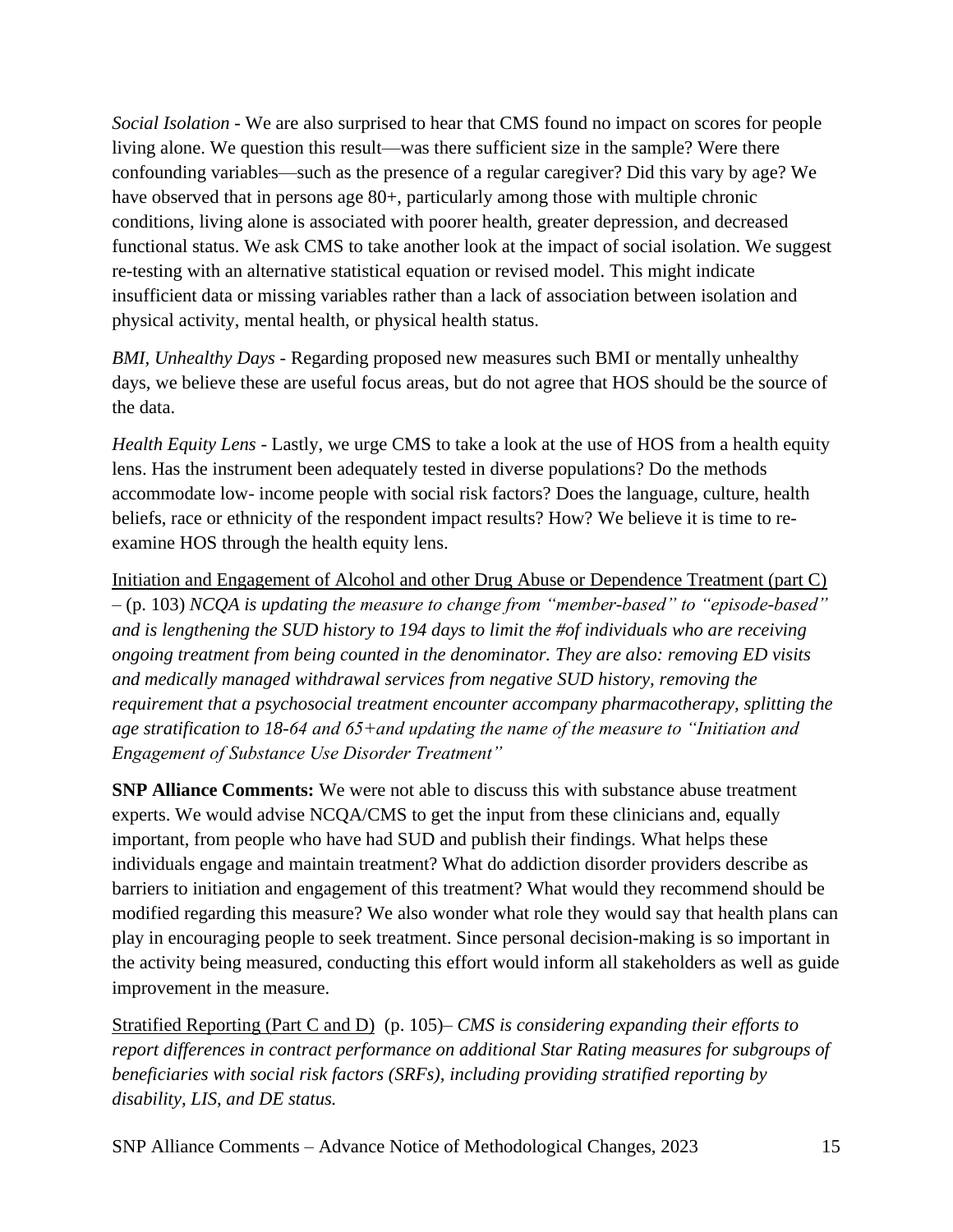**SNP Alliance Comments**: Yes, this is a good step. The SNP Alliance has been calling for stratified reporting for years. We strongly support having this information with stratification by disability, LIS, and dual eligible status. This will be important to understand where to target efforts in quality improvement and reducing health disparities. We see this as providing information that will also help guide efforts to advance health equity goals. We support providing stratified data in public reports as well, as long as the information is clear and can be easily understood/interpreted.

Health Equity Index (Part C and D) (p. 106) – *CMS is developing a health equity index as a methodological enhancement to the Star Ratings that summarizes contract performance among those with SRFs across multiple measures into a single score. Disability and LIS/DE status would be included in the health equity score. CMS is considering other variables as well, such as the Area Deprivation Index. The goal is to improve health equity by providing incentives for plans (contracts) to perform well for socially-at-risk beneficiaries. The Health Equity Index would look at a subset of the Star Rating measures, such as measures included in CAI and CAHPS measures. The distribution of performance for each measure would be separated into thirds and the top third would receive 1 point, the middle, 0, and the bottom -1. More detail is provided, such as replacement of the current reward factor with this new HE index.*

**SNP Alliance Comments**: The SNP Alliance strongly supports health equity goals. We support development of a health equity index and approach. We see a connection between better understanding of social risk factors (and complexity characteristics) of an individual and understanding what barriers the person has to achieving optimal health. From an individual level understanding, this can inform macro-level change—to move toward achieving better health equity at a population level. Special needs plans report many collaborative efforts with others in their communities to address deficits in housing, food, and other services.

We offer the following considerations as CMS works to establish standardized social risk factor screening and set up a way to benchmark and evaluate. We encourage attention to current SRF screening and collaborative efforts. We are committed to use of accurate and timely information to guide care and evaluation of care including achievement of health equity. Here are several considerations we identified in considering social risk screening and health equity evaluation:

- Consider Top Risk Factors and Characteristics to Stratify Populations for Examination
- Support Work Underway (avoid unintended harm to existing efforts to address HE)
- Utilize Information from Validated Screenings/Assessments Already in Place
- Allow Multiple Sources of SRF and Complexity Data
- Cross-walk and Harmonize Data Sources for Equivalency
- **Determine Exclusions or Adjustments Needed**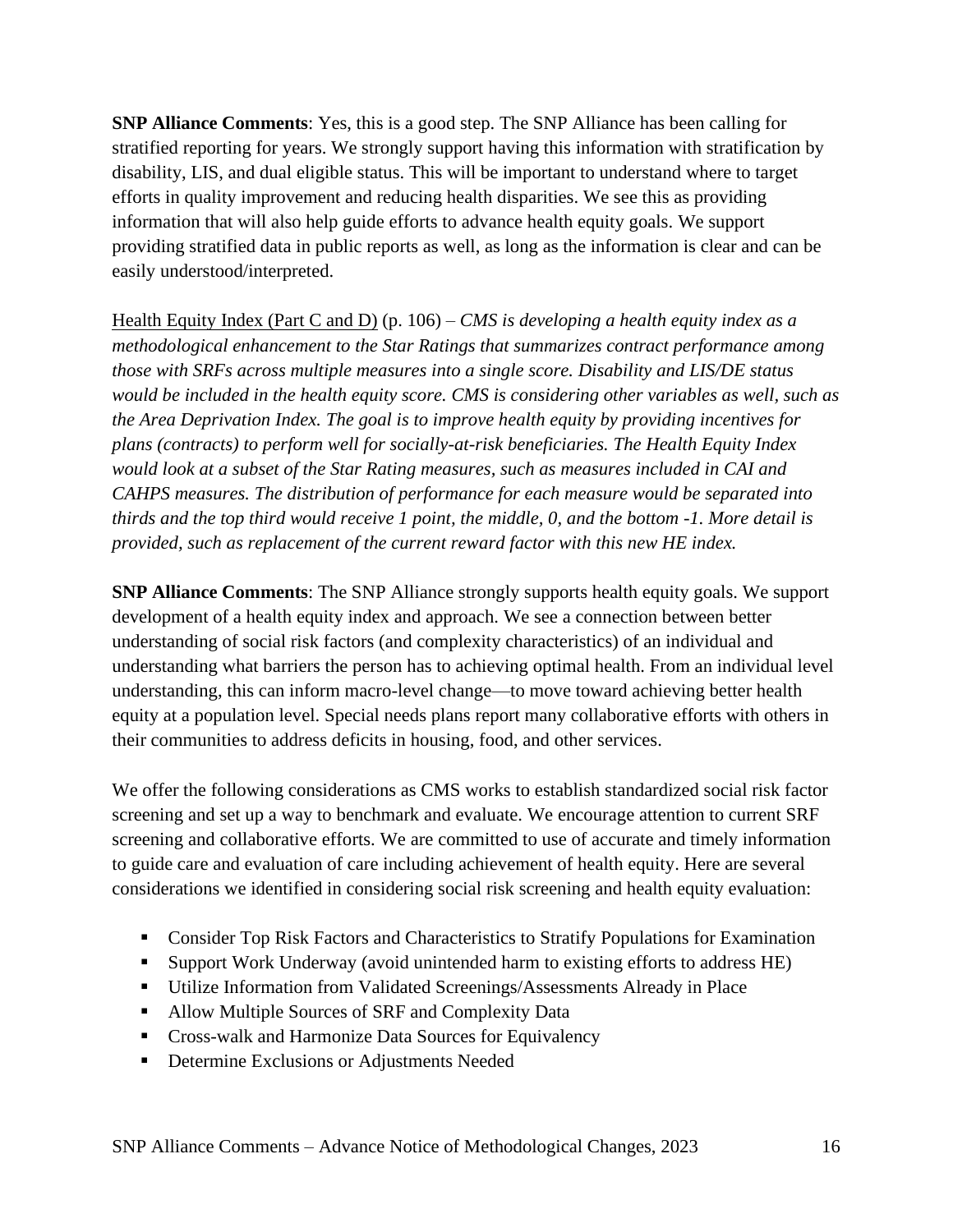**• Test, Develop Methods for Evaluation or Benchmarking that are Fair, Equitable, and do** not cause Unintended Harm

Regarding the Health Equity Index (HEI) outlined in the Advance Notice, we have several questions and additional thoughts for consideration. While we support the work and the development of an HEI, we would appreciate CMs providing additional information to guide analysis of the methods and potential impact/utility. We would like to understand the methodology better toward the development of this Health Equity Index. It would help if CMS could provide an illustration of how this would work and what measures could be included.

One concern is that the measure methodology (the variables within the model and the categorization of plans based on characteristics and proportion of enrollment) would not be sensitive enough to accurately assess plan performance nor divide/stratify the plans.

A second concern is around which measures are chosen. We recommend that CMS begin with the measures most directly under health plan control and test out the methodology. These could include:

- Rating of health plan
- Complaints about the health plan
- Members choosing to leave the plan

A third concern is around combining measure results into a single score – composite scores have the disadvantage of washing out high and low values or otherwise muddying clarity. Therefore, we lose key information around actual performance on each measure for the socially at-risk or other beneficiary groups. We don't think this is advisable.

An alternative approach would be to categorize the health plan contracts based on enrollment characteristics (stratify into plan cohorts), apply the model with the chosen variables, and then look at each of the selected measures separately. The set of measures included would be those most directly under the control of a health plans (such as those listed above)—at least to start. This information would be provided to each plan so that they would see the variation in performance, by measure.

In this approach there would be two groups of plans (high dual/LIS/disabled and low dual/LIS/Disabled). Each of these two cohort plan groups would only be compared with other like plans. (Plans with a high proportion such as 50% or more of DE/LIS/disabled individuals would only be compared with each other plans in that same cohort in terms of Health Equity).

The measure results could then be combined into a single score as proposed, and the proposed distribution/ranking/HE index score methodology be applied. There would be two HE cohorts –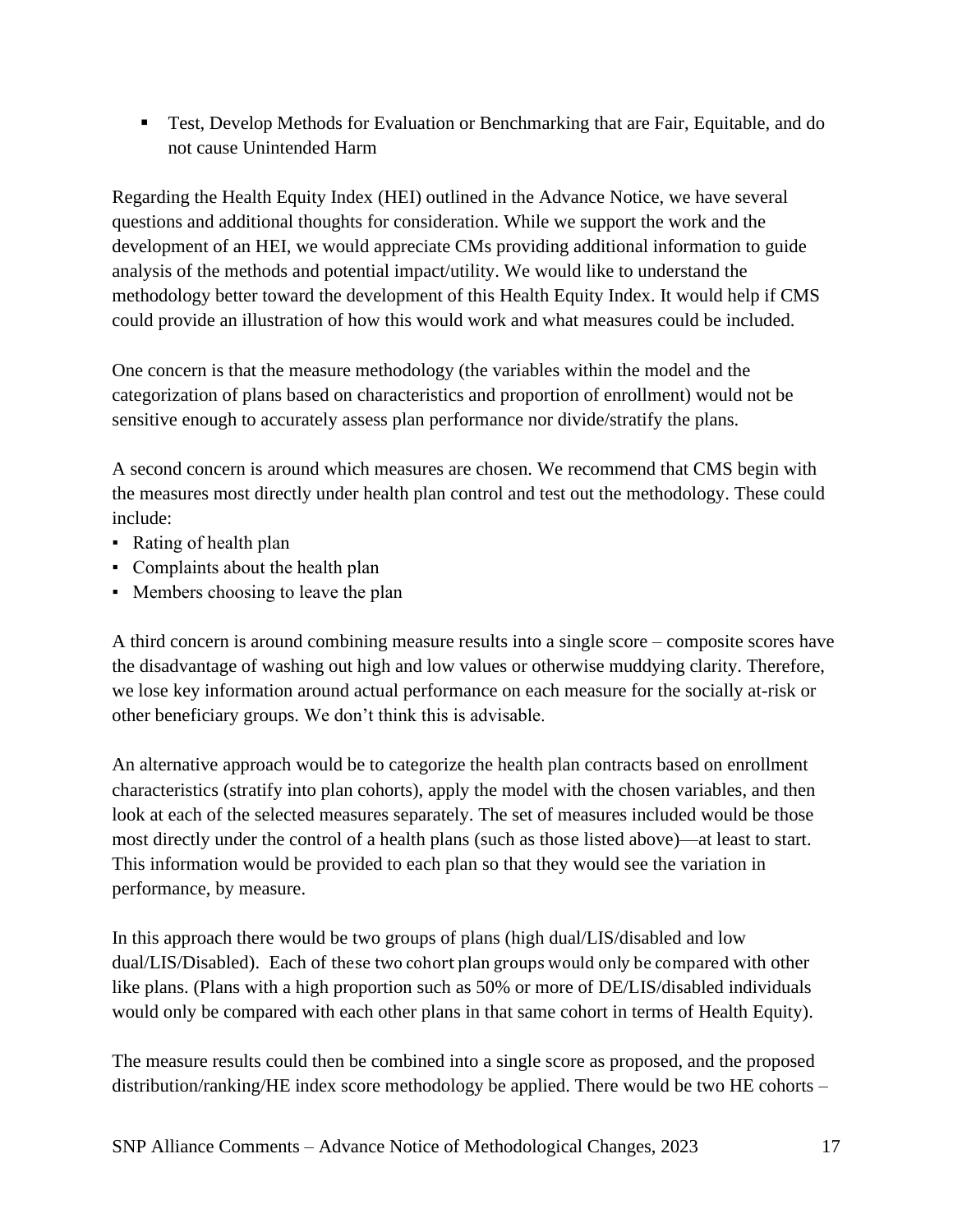with the top, middle, and lowest thirds and the positive or negative points applied as suggested.

In this way plans with a high proportion of individuals with high SRFs are compared to each other. This could provide a good starting point and a foundation on which to build. The information could inform CMS for the next phase of development of the HE index model and guide decision-making around potential inclusion of additional measures.

Measure of Contracts' Assessment of Beneficiary Needs (Part C) (p. 107) *– CMS is considering a performance measure that assesses whether a contract's enrollees have had their healthrelated social needs assessed using a standardized screening tool (AHC screening tool is mentioned).*

**SNP Alliance Comments:** The SNP Alliance has long called for recognition of social determinant of health characteristics which predominate in special needs populations. We support this with modifications.

We offer several recommendations and considerations that we hope will improve utility and advance the stated goals.

*Consistent Screening for All Beneficiaries, Particularly Dually-Eligible Individuals -* There is an extremely robust body of evidence indicating that social risk factors impact health and health outcomes across all population groups, and that people who are dually-eligible are especially at risk. We believe it is crucial that social risk screening be done for all beneficiaries, particularly dually-eligible individuals, at least once a year, whether they were enrolled in a general Medicare Advantage plan, SNP, or in Traditional Medicare. This foundational for understanding individuals and for building better systems of care and support—all beneficiaries in these programs may have hidden risk factors that we hope they will share with providers in the course of their health and social support care-seeking.

We'd recommend that CMS work to incorporate social risk factor (SRF) screening consistently across the Medicare and Medicaid programs.

*Additional Risk Factors Are Very Important* – In this and other rules, CMS is proposing enhanced social risk factor screening, on housing instability, food insecurity and transportation barriers. Based on working with special needs populations we recommend additional risk factors be included in this effort. Additional assessment around factors such as functional status, frailty, spoken language, and health literacy as these characteristics strongly impact both beneficiary behavior and care/treatment approaches. Moreover, the risk of social isolation has been reported as one of the most critical issues facing special populations.

*Relationship between SRF Screening and HE -* Social risk screening and Health Equity need to be considered together. Understanding a person's social risk and complexity of care factors, such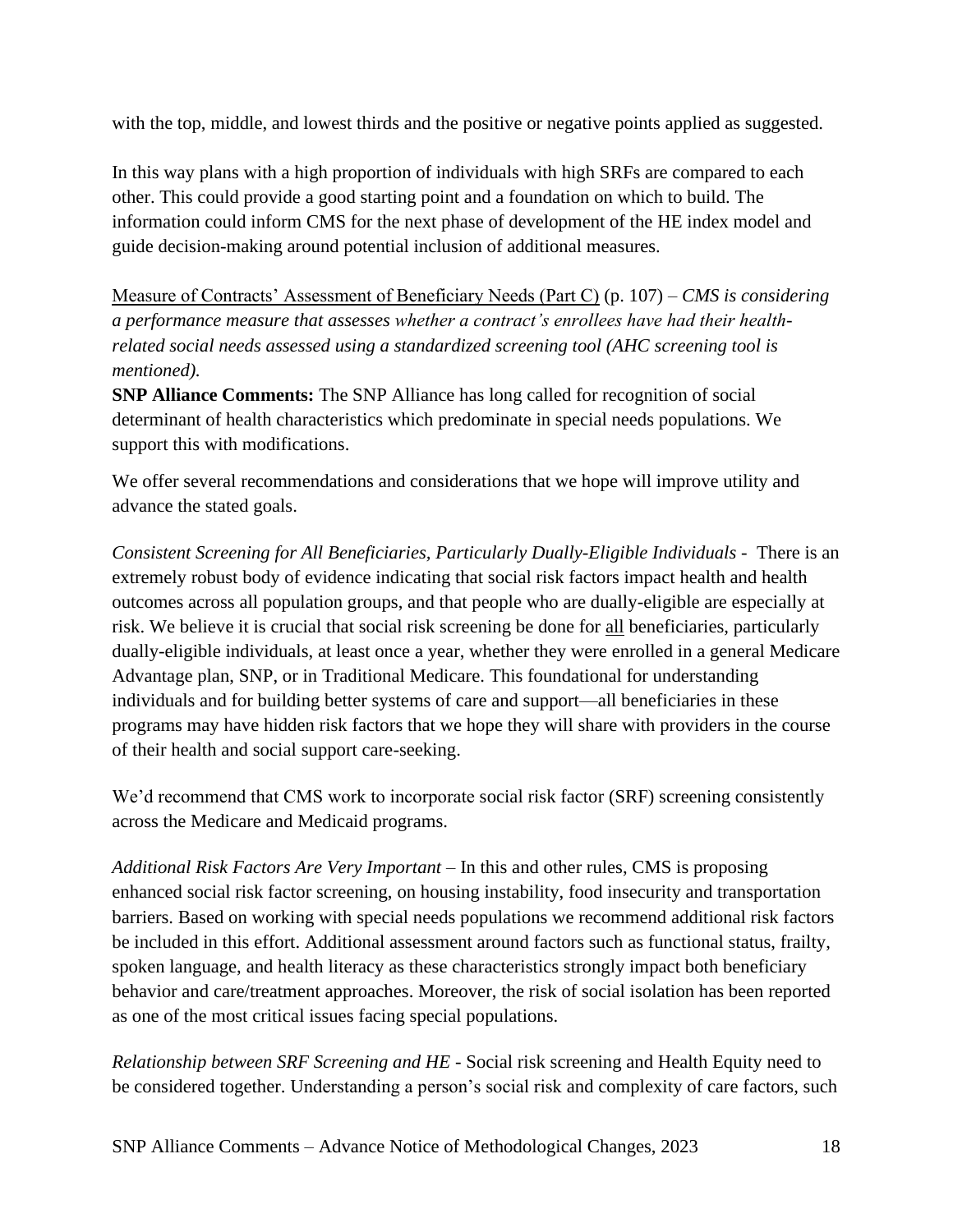as functional status, frailty, health literacy, helps providers and plans understand some of the barriers to health for that person. Some of the barriers are in the environment. Some are related to service access or quality that providers and plans can work together to address. Social risk factors and barriers at the individual level are likely also key impediments to achieving health equity at a population level. Social risk screening and follow up may not get us all the way to achieving health equity at the population level, but it is an important step.

*Need to Utilize Data from Many Sources -* We recommend that CMS work with stakeholders to harmonize and standardize SRF data obtained from many sources--so that where-ever and whenever the individual beneficiary chooses to answer SDOH/social risk factor questions, there will be a standard way to score/interpret the information and capture/transfer this to an electronic record. Again, understanding a person's social risk factors helps understand some of the barriers to health for that person. Such barriers are also likely some of the impediments to achieving health equity at a population level.

*Requiring a Standard Tool or Standardizing Information? -* Over the last decade there have been efforts to develop, test, and use SDOH screening and assessment tools in all settings (including the AHC tool referenced). These efforts and the SDOH information generated have been welcomed by SNPs and MMPs. Many good tools, processes, and scoring algorithms have been developed. We have seen their use in clinics, FQHCs, social service agencies, care management programs, counties, government agencies, and other settings including by health plans—by physicians/primary care providers, care coordinators, county case workers, community health workers, and other disciplines. This work needs to continue and should be supported.

CMS is proposing to require three SRF items to be included on the HRA in their Proposed Rule issued in January 2022 to be applied to D-SNPs and this Advance Notice indicates NCQA is also developing a SRF measure for these areas. While we support standardization of SRF data, we believe requiring the use of one tool and focusing only on the HRA as the instrument and only on health plan as the screener will miss many opportunities to understand the beneficiary's risk issues and therefore will have limited impact. Utilizing multiple sources and creating a crosswalk from various data sources to a common standardized scale might be preferred if the goal is to have a timely and accurate picture of social risk factor vulnerabilities.

The SNP Alliance supports standardizing the scoring/scaling for key social risk areas and this direction by CMS. We do not know if the AHC screening items on housing, food, and transportation are widely used by providers or plans. We do know that providers and plans, as well as others, such as nonprofit advocacy or community organizations, counties, Medicaid agency case managers, are also conducting social risk screening.

CMS is encouraged to work with stakeholders to harmonize and standardize data obtained. This may be on top of a standardized HRA that plans administer once a year.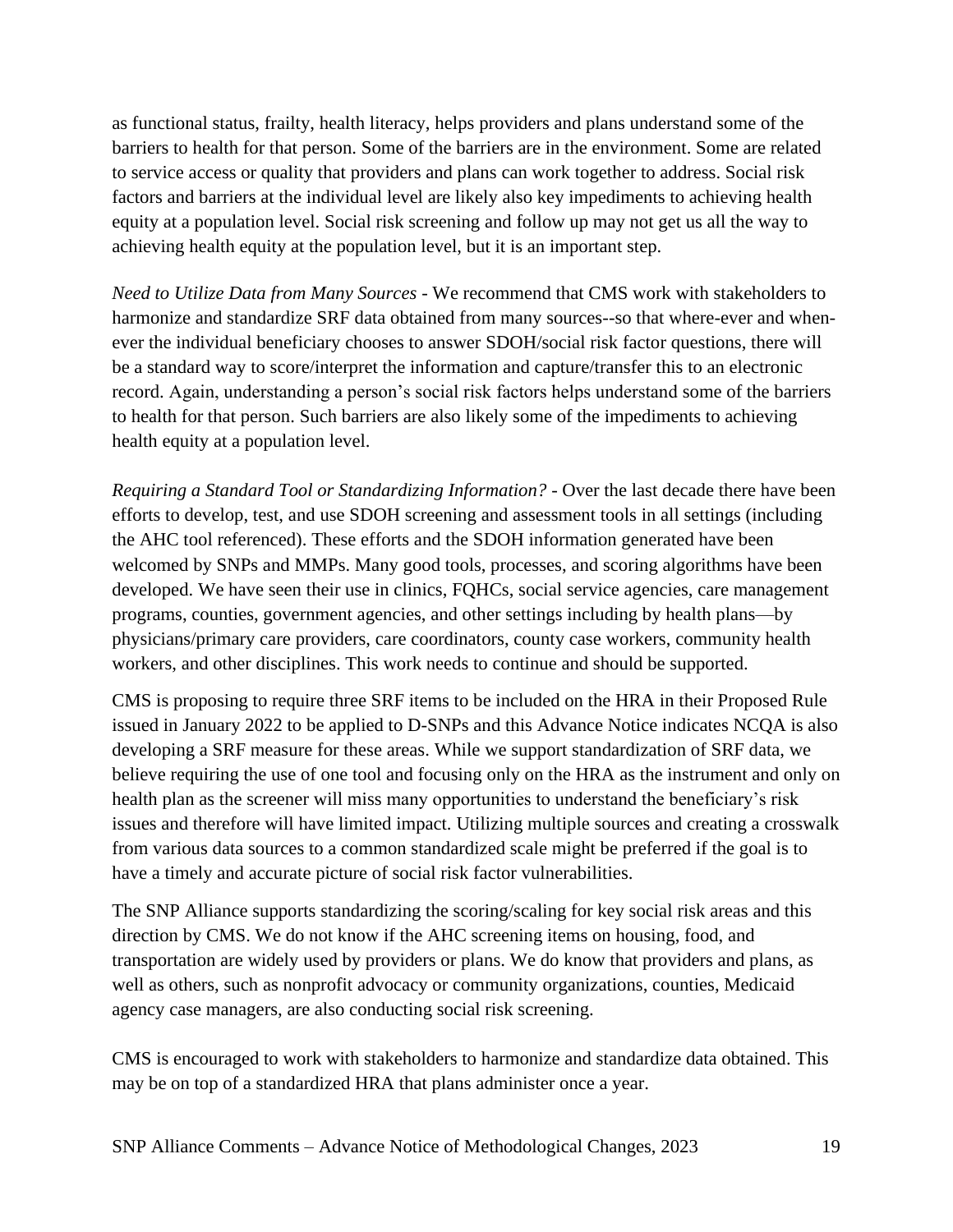We have several recommendations along this line to improve the utility, feasibility, and accuracy of this effort:

- 1) Recognize the top risk factors experienced by dually-eligible individuals. Based on those enrolled in special needs plans, these top risk factors are: (*1) social isolation, (2) food insecurity*, and (*3) housing instability* (transportation is not ranked by SNPs we've surveyed as in the top three)
- 2) *Support the work already being done*—screenings, assessments, scoring, processes—are often already being done to obtain SDOH risk factor information directly from the beneficiary. We recommend using what is already collected and captured in a data set in a standardized way, and that providers, state or county agencies or others who work with the beneficiary must provide these data to the health plan (under Medicare and Medicaid, particularly for dually-eligible beneficiaries).
- 3) Recognize multiple sources of SDOH information, not only that which is collected from an HRA once a year; *allow these sources to populate that portion of the HRA* when the information is still timely/relevant/recent.
- 4) Develop a *sound methodology for cross-walking and harmonizing SDOH risk factor information* for each target item (e.g., housing instability, food insecurity, social isolation, etc.) across the frequently used validated instruments to allow for a consistent risk factor score/scale
- 5) Consider when/if there need to be *exclusions or adjustments*, such as if a person permanently resides in a nursing facility—the risk factors of housing and food insecurity may not be applicable.

Each one of these points is discussed in more detail to provide CMS with additional information and analysis from special needs health plans. We've worked to organize our comments to offer important and practical considerations to increase the utility and value around stated goals.

Top SDOH risk factors in the SNP and MMP populations –We've surveyed SNP and MMP members for five+ years on the many sources for SDOH information that they use to better understand these risk factors facing each member. These plans already use multiple sources, starting with the member (usually in conversation with their care manager, community health worker, primary care provider, or other regular social services provider). NOTE: *The HRA is not the primary source of SDOH information, nor should it be.*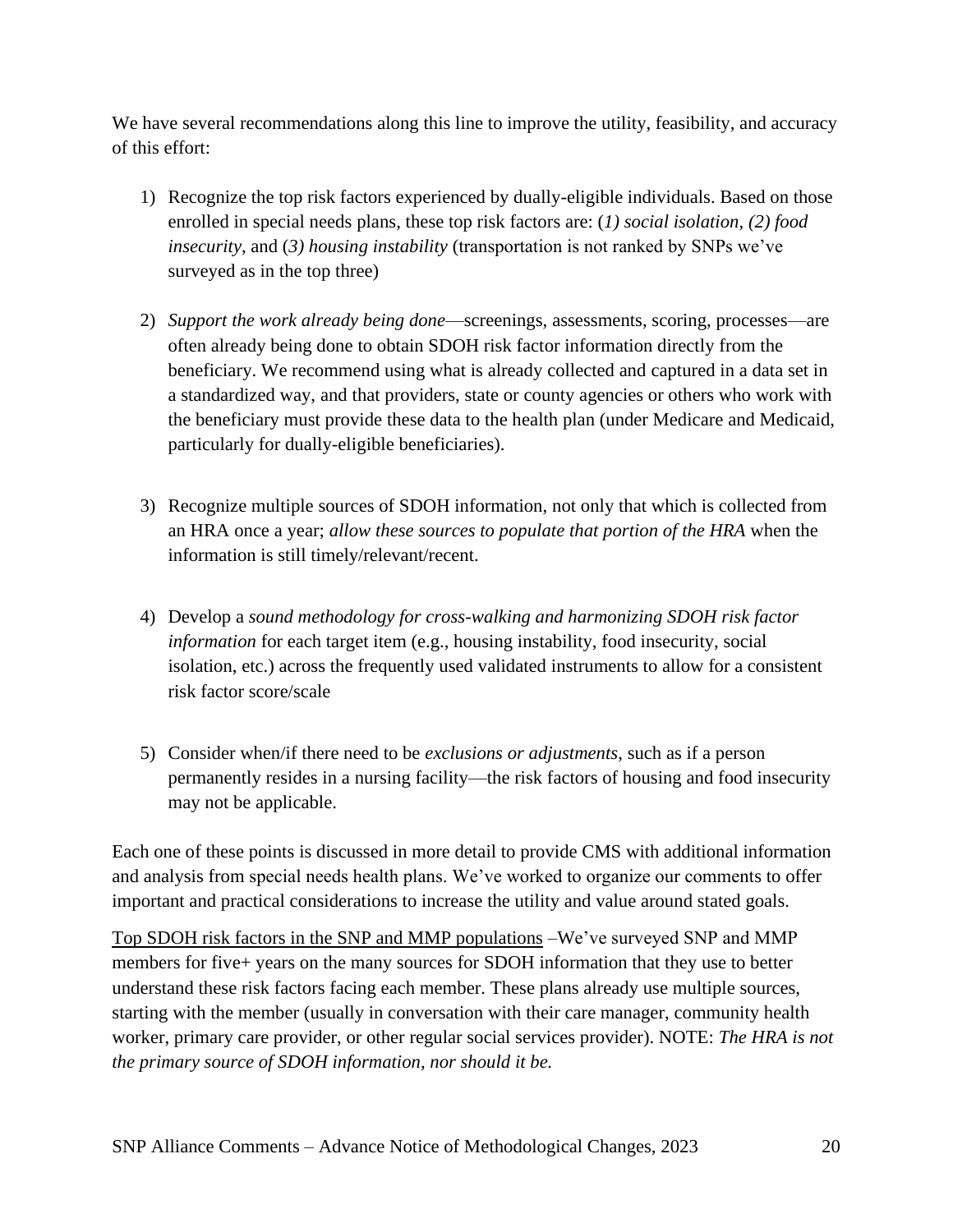As observed and reported by the care manager and clinical services teams as well as outreach specialists, the SDOH ranked priorities (in addition to addressing poverty) are: (1) social isolation, (2) food insecurity, and (3) housing instability. Transportation has not been as high on the list of observed needs/risk areas--perhaps because many SNPs provide transportation as a supplemental benefit, knowing that their members need access to transportation for medical appointments, and key daily living needs, such as getting food.

Allow Multiple Sources - We recommend that health plans be able to receive SDOH information from multiple sources and then crosswalk this to the standardized items preferred by CMS and use this information to populate the HRA. We do not believe requiring the use of one instrument at one time of administration by a health plan designee will recognize all of the important work and current sources, people, and timing for when SDOH items are queried.

SNPs already mine the following data sources for SDOH information:

- Care management interactions, care management records
- $\blacksquare$  ICD-10 z codes
- Member surveys
- Member services contacts (phone and other communication)
- **Provider records/EMR or EHRs**
- Enrollment forms
- $\blacksquare$  HRA
- Claims data
- Encounter data
- **EXECUTE:** MLTSS or State Medicaid data For fully integrated plans where the state provides that information

This information comes from a variety of individuals who work with the member, and in the form of electronic data, manual records, and also may be generated from A.I. algorithms that are based on patterns of access, use, and other behavior by the member. The beneficiary is the primary source of data on SDOH. These other sources listed can provide "early warning signals" for the provider or plan to act earlier than might occur if waiting for an annual HRA to be completed. These multiple data sources are used for outreach, member support, care management, interdisciplinary teams, individualized care planning, service provision, treatment, and other purposes.

For example, if a dually-eligible person is receiving SNAP benefits to address food insecurity and is nearing the date when that person needs to re-apply, the care manager working with the individual may receive an alert one month early to ensure that the application is completed and submitted in time. This helps avoid a gap of weeks or months where the individual no longer has food assistance. In this example, the care management system is the SDOH risk factor data source—and the plan can use the information already collected to address this risk area. With all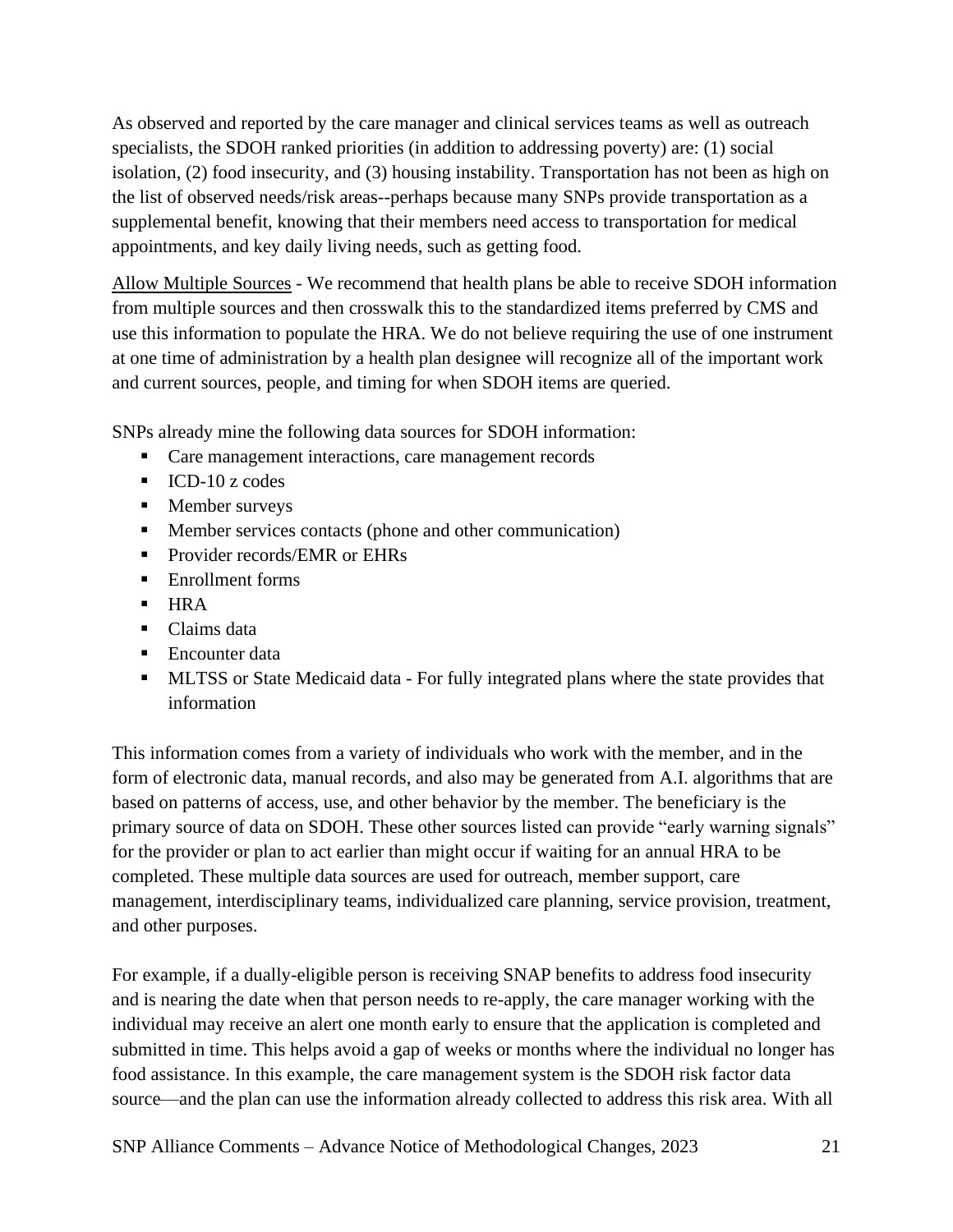of the work put in place already by systems, providers, advocates, government agencies, and others, we assume CMS does not want to dismantle or supersede these efforts.

## Support SDOH Pathways and Validated Screening/Assessments Already in Place and Recognize the Beneficiary Preferred Contact –

*Consider the Beneficiary –*The beneficiary may be willing to report on their SDOH risk factors to a trusted provider, case worker, or other person who is involved in their care and have this information be included /considered in the Interdisciplinary Care Team communication, and incorporated into care planning, care management, and service provision. This would not rely on a once-a-year HRA process to obtain this SDOH information for health plans to be compliant. If the information from the member to a trusted provider would be acceptable to be transmitted to the health plan, then the health plan would be able to use this in HRA, ICP, ICT and other care coordination and outreach efforts.

An important consideration is that of burden and burnout on individuals who may be asked these SDOH questions multiple times. These types of questions are often seen as private/intimate questions, and the person who has the greatest trust of the person is often the best person to ask the questions. Timing is important as well. The HRA is conducted one time a year and many people choose not to participate or are hard to reach—this is not the primary source of SDOH information used by health plans anyway. We would recommend that CMS recognize and support ways to populate standard SDOH items that would be incorporated into the HRA and other key elements of care, but not require one tool at one time.

Data Standardization - One consistently identified challenge reported by SNPs and MMPs is that there is no standardization in SDOH data definitions or harmonizing in scaling/scoring between instruments. To address this one can either require a specific instrument across all settings and providers as well as health plans (e.g. AHC) or allow for multiple instruments where items and scoring are cross-walked to create a universal scale. This is an important decision to be made around HOW to standardize data elements and items/scales to arrive at a comparable scoring method.

Standardizing after data collection using multiple sources would recognize and support the use of SDOH risk information already collected and will further the stated CMS objective: "*having a more complete picture of the risk factors that may inhibit enrollees from accessing care and achieving optimal health outcomes and independence, "* and also to*: "facilitate better data exchange . . .as well as facilitate the care management requirements."*

Cross-walk Methodology and Harmonize SDOH Sources for Equivalency - We recommend that CMS work with experts to conduct a cross-walk of the chosen SDOH risk factor items from validated instruments and then create an acceptable equivalence to harmonize, calibrate and connect the items, scaling, scores, and findings from the various instruments to one standardized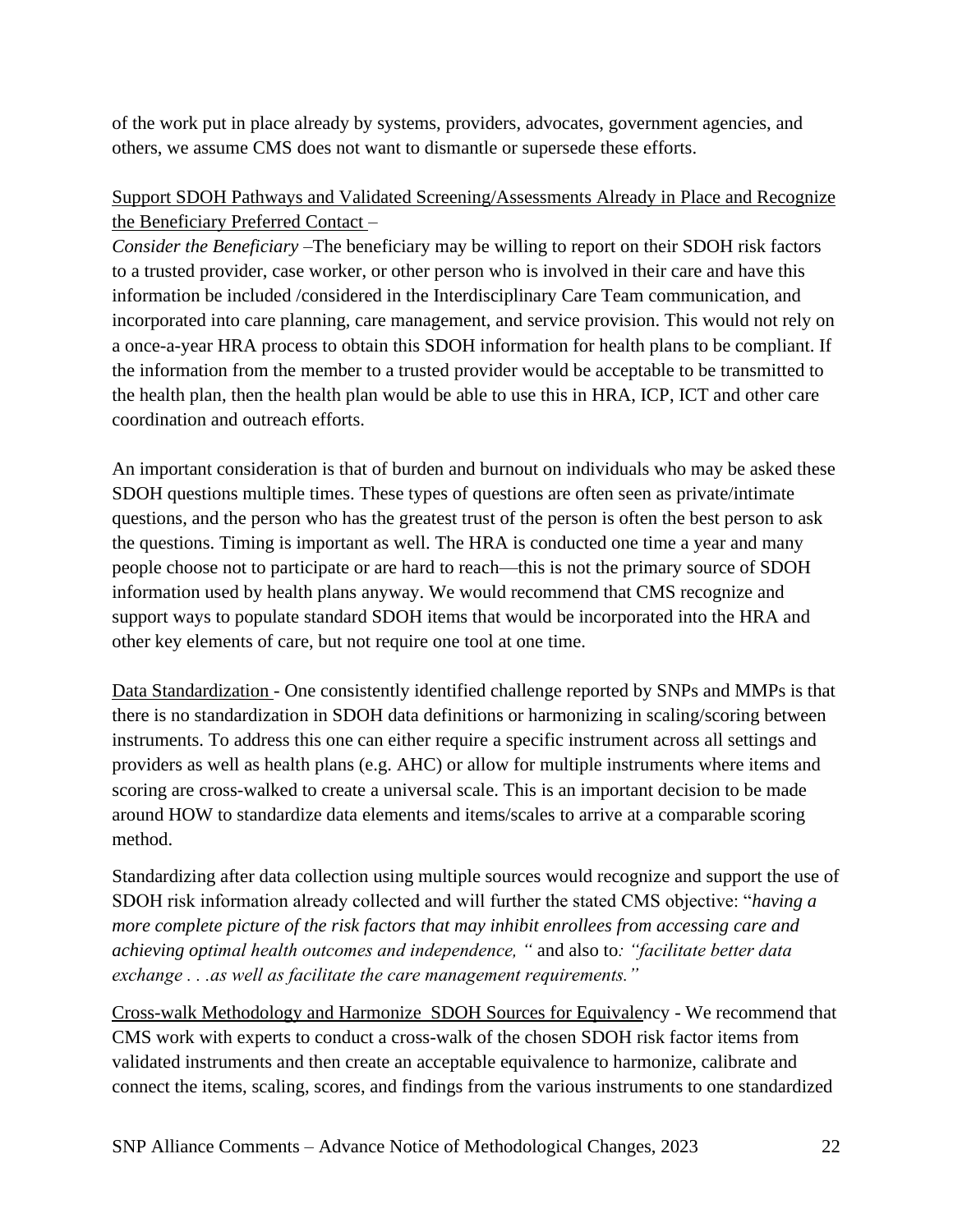universal scale for each SDOH risk item. This can be done. The process would require experts in survey design, quality measurement, SDOH risk areas, health I.T., and providers, plans, government agencies and consumer stakeholders. This effort is fundamental. Many have called for this work to happen; the time is right.

HHS/CMS would serve in a leadership role to ensure the crosswalk meets acceptable scientific standards has the appropriate testing among various population groups and can produce results that are usable. In this way multiple instruments would be the source of information that populates the SDOH items in a profile of the member (which could be then included in the HRA). It would be used to populate part of the HRA as long as the information was collected according to some parameters (e.g., directly from the member within the last year or specified time period) as an alternative to asking the individual directly again. In other words, if they've answered these SDOH items, that information would populate these items on the HRA.

With more data sources and disciplines involved—the individual beneficiary's response and information collected has exponentially greater utility. With this information harmonized using the universal scale, it can be used by the provider, plan, social service and support agencies those who have a relationship with the individual in care planning, treatment, service provision, and coordination. Important information already being collected would not be lost or discounted, and this would reduce beneficiary refusal and burden.

*AHC Screening Tool -* If CMS choses to go ahead with the AHC assessment tool and the requirement to focus on the three risk factors and use the items as they are now in the AHC tool, we have the following questions:

- 1. Will all MA plans (not only SNPs) be required to perform annual screening through an HRA?
- 2. Would the standardized questions be required at the initial, reassessment, and transition HRAs?
- 3. Would responses by the individual where a need is found then trigger specific action within a specific time period by a specific entity (such as referral to a county case worker to respond and assist with rental assistance)? Who will decide what action is necessary? Who/when is action/follow-up documented?
- 4. Have the AHC questions and scoring been tested with diverse population groups to ensure there is adequate understanding such as with persons having significant cognitive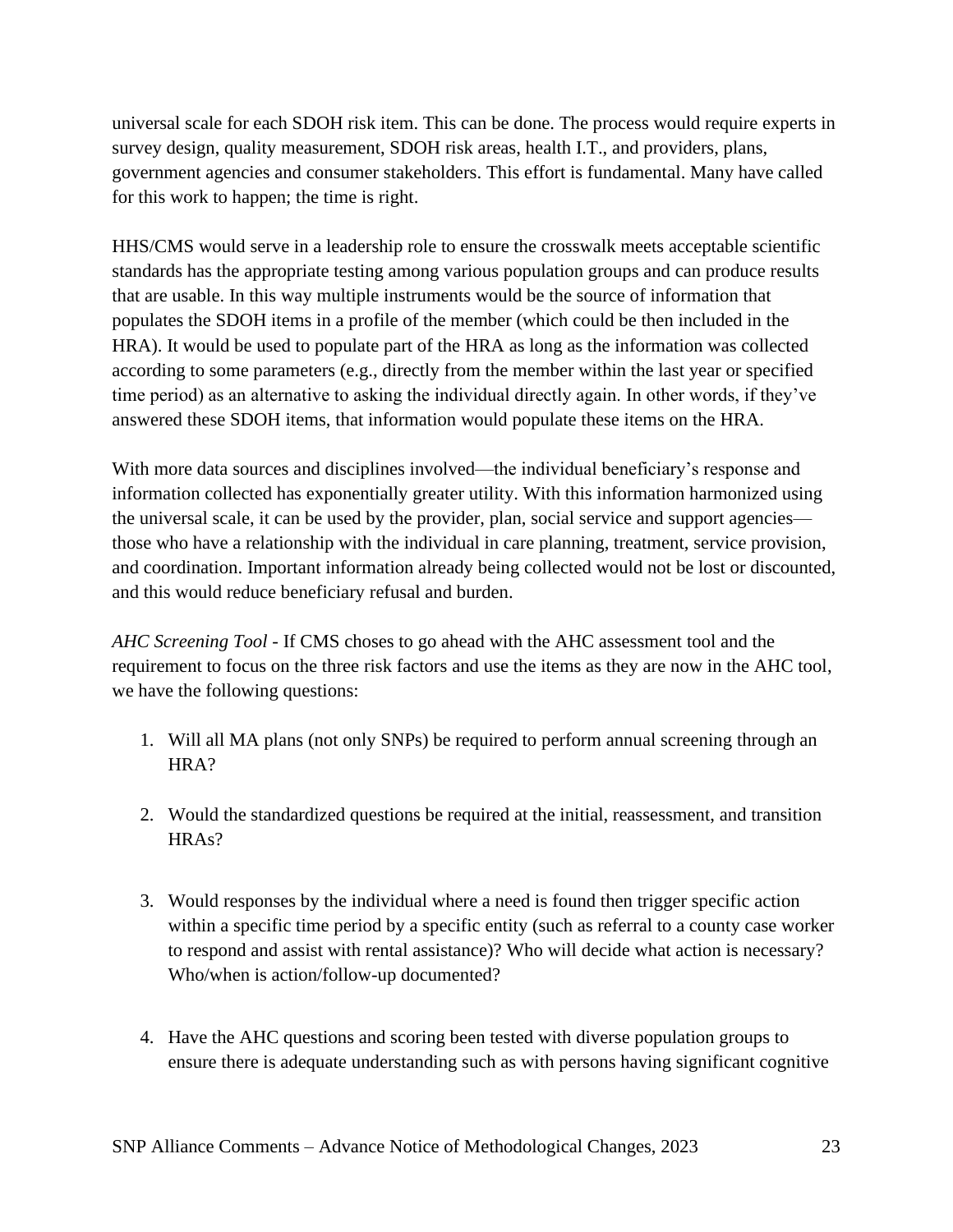limitations or linguistically/ethnically diverse communities? Can this information be shared?

- 5. Are there considerations around accommodation, translation, or method/format changes needed to reach diverse individuals and gather the information in an appropriate manner? We are thinking of the diverse populations—ethnically, racially, linguistically, culturally—served by SNPs and would appreciate insights on how these groups have responded to the AHC screening questions and follow-up.
- 6. If an individual refuses to complete the HRA, but this information is gathered in other ways, can the health plan continue to utilize these other sources to comply with the spirit of the intent? How can this be demonstrated?
- 7. Will CMS be developing a standardized set of items for all HRA questions, not just the social risk factor questions? (currently there is not a standardized set of items or scale)
- 8. Are there exclusions (for example, Nursing Home Residents) We appreciate the importance of focusing on specific social risk areas and support this work. However, the housing, food, and transportation needs of people permanently residing in nursing facilities are already addressed. Would these questions be relevant for these individuals? There may be other important characteristics to consider as the measure is developed such as contraindications, attention to beneficiary refusal and beneficiary rights/consent, and exclusions.

The improvement in consistent SRF screening, use of SRF data already collected, engagement of the person being screened, and aggregation of information to guide measurement are all steps that will be needed and capacity that must be built. We strongly support this work. These are building blocks for addressing health disparities and improving health equity.

Therefore, we encourage the efforts around SRF screening and Health Equity improvement and evaluation to be synchronized and aligned. Social risk screening, stakeholder outreach and engagement, measure development, and performance evaluation should be seen as components of a system to support health and health equity improvement.

In closing, we understand that CMS will be exploring with stakeholders the utility and feasibility of social risk screening. We hope that there is interest in the harmonization and universal scale for the chosen SDOH risk areas. We hope the agency will be open to the use of multiple instruments and reporters and recognize existing work that has been done to incorporate SDOH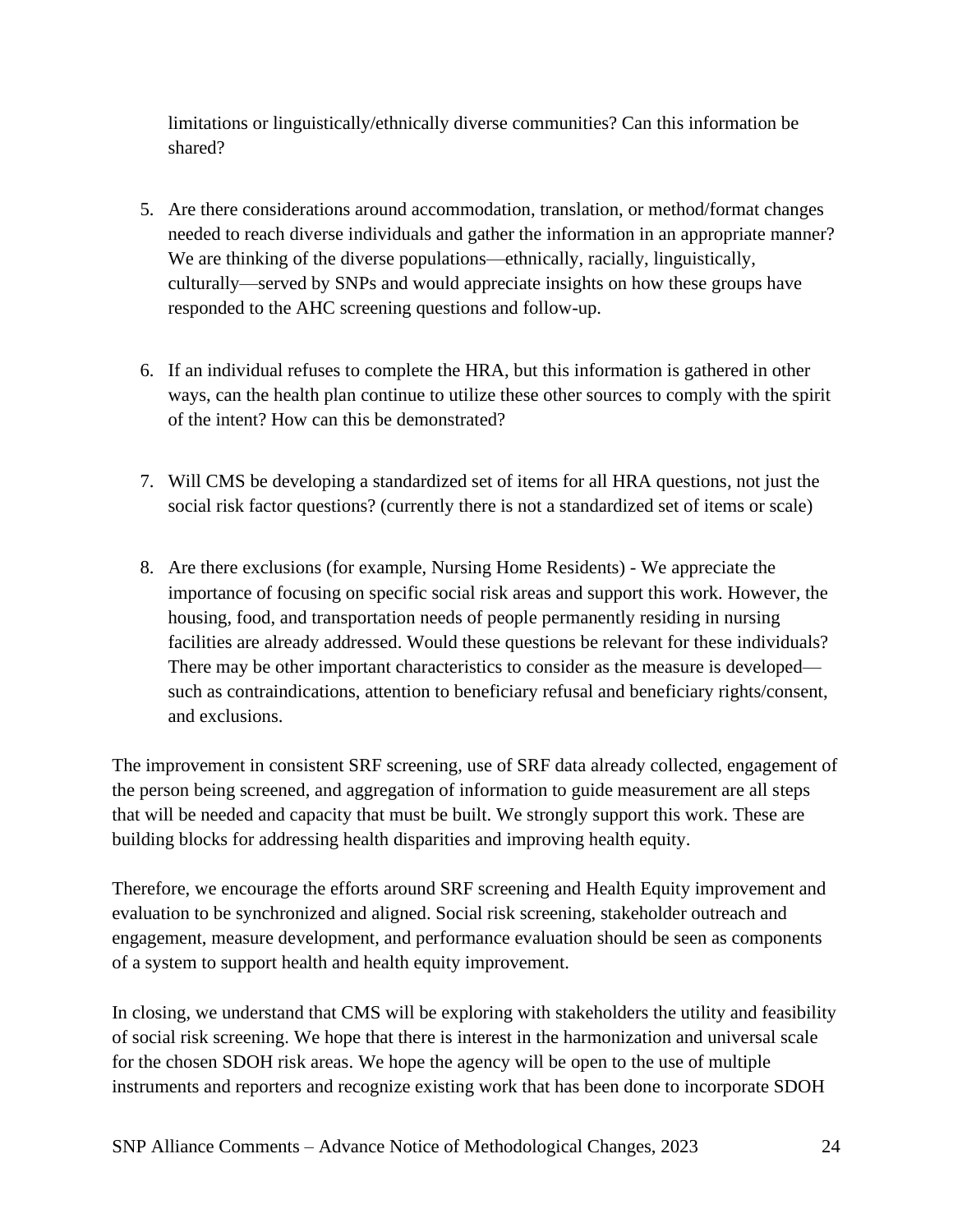attention into care planning documents, EHRs, outreach and service records, and other databases. We applaud CMS' commitment to working toward having standardized data around SDOH risk factors. We stand ready to assist in any way we can.

Screening and Referral to Services for Social Needs (Part C) (p. 108*)– NCQA is developing a new measure for MY 2023 that assesses screening for unmet food, housing, and transportation needs. The measure would be collected through ECDS.*

**SNP Alliance Comments:** We have discussed our recommendations for screening above. With regard to examining referral to services as a part of this measure, we support the concept and the intent, but have many questions. We focus on people who are dually-eligible, as that is primarily who SNPs serve.

We assume that the proposed measure would be a requirement for all MA plans, whether or not they are SNPs. It seems particularly important for dually-eligible beneficiaries who receive Medicare and Medicaid (medical, behavioral health, and long-term services and supports) to have social risk screening conducted.

A few of our questions in considering this measure concept are:

- 1. Are Medicare-covered and Medicaid providers able and willing to share their social risk screening data?
- 2. If the health plan conducts such screening, for example through case management or a once-a-year Health Risk Assessment, would this screening and referral to services duplicate what is already being done in the community and by many providers and agencies?
- 3. Who/how will the efforts be coordinated if more than one entity screens and refers? How will the health plan know?
- 4. Will health plans be able to use multiple sources of information on who/when/how screening happened and what the referral/follow-up was?
- 5. How will community-based programs that are not paid by Medicare participate in this?
- 6. Will community-based agencies, counties, and other screening entities be required to report their screening and follow-up to the individual's health plan? Who will enforce this? How will these entities know what health plan the individual is in?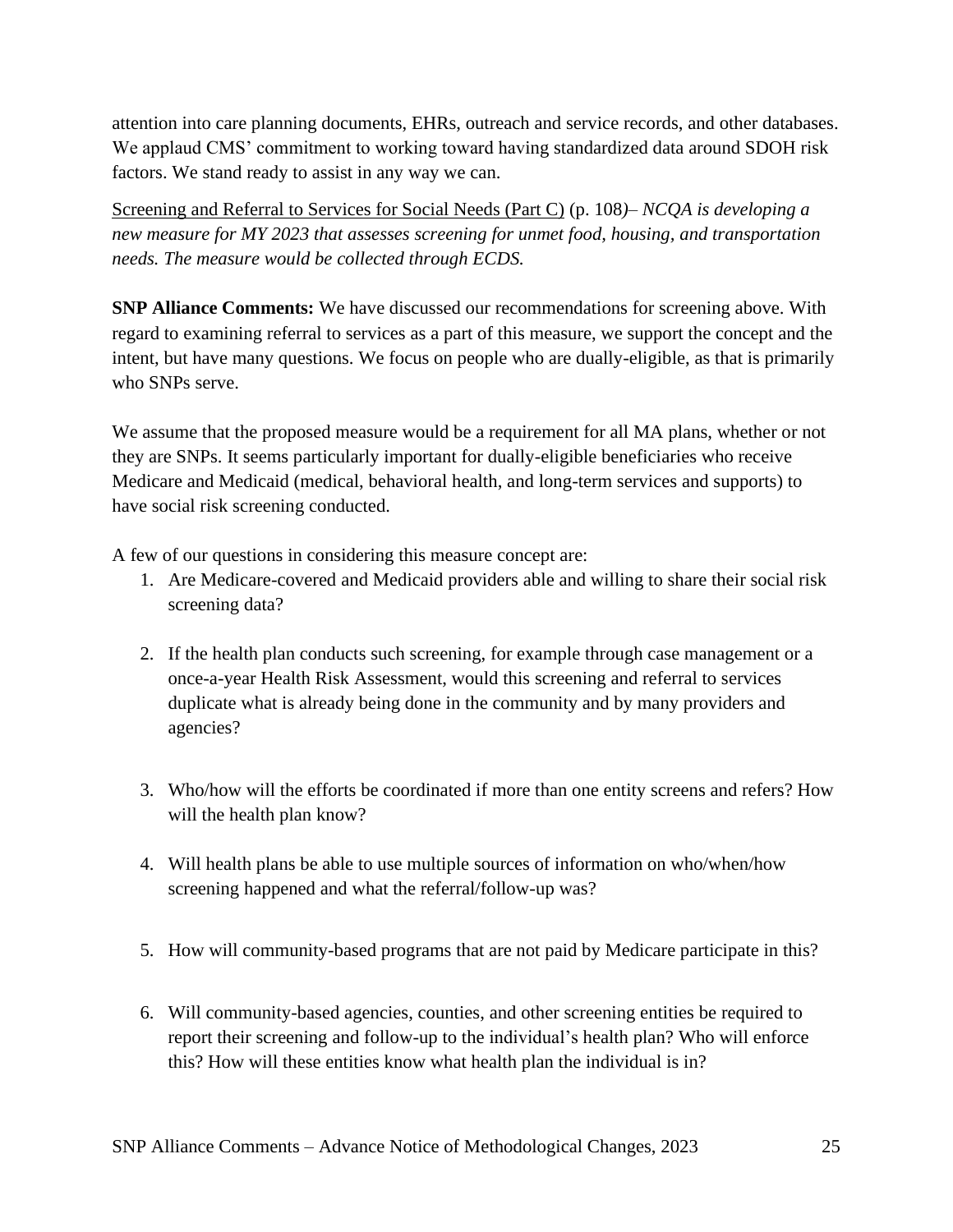As discussed above, there are many potential avenues and individuals who conduct social risk screening and assessments of beneficiaries—each person and setting and format has its purpose which we assume NCQA would support.

The person who has the greatest trust of the beneficiary and interacts with the beneficiary around care, services, and treatment goals, is usually the person who is best positioned to ask social determinant of health risk issues and evaluate how much the person is impacted and how fast the individual wants or needs attention/intervention. The risk screening may indicate need for immediate action (e.g., person in crisis – 48-hour window to respond), short-term action (e.g., within the month) or longer-term action (part of a goal that the individual needs help to reach, e.g., within the year).

As this discussion suggest, it is unlikely that screening done once a year by the health plan (usually a person unfamiliar to the beneficiary) such as through an HRA would reveal much information beyond what is likely already known to service providers, direct-care workers, and clinicians.

We therefore assume that the focus is on what is under the health plan's control, such as a once a year HRA. If a beneficiary agrees to be screened by a health plan representative, the resulting information might have a short "shelf life" and, more importantly, may be duplicative of existing screening information. The health plan could make a referral to community services and supports based on the screening result, but this might duplicate current efforts and service requests. We see the need for coordination here.

We are not sure of the utility of this—more information is needed. It seems more important to know who conducted the screening (if the person gives the plan permission to know this) and what services were provided as follow-up—but this often crosses into the domain of Medicaid and of non-funded providers who are not under Medicare funding. This would include organizations such as food banks, shelters, faith communities.

We can see value of having the person share social risk information with a trusted person and get response. There may be opportunities within the health plan's care management system, such as with SNPs that serve exclusively dually eligible people and have the Medicare and Medicaid funding and have set up a trusted relationship with the beneficiary. We know that SNPs have employed or delegated care managers under contract and they do conduct screenings and provide referrals as part of their ongoing work with the beneficiary. For the most at-risk individuals, this already being done by SNPs. Thinking about dually eligible individuals, we believe that most states include social risk factor screening as part of their eligibility processes under Medicaid. Perhaps the state can share the results with health plans on their SRF assessments and what they determined should be services provided.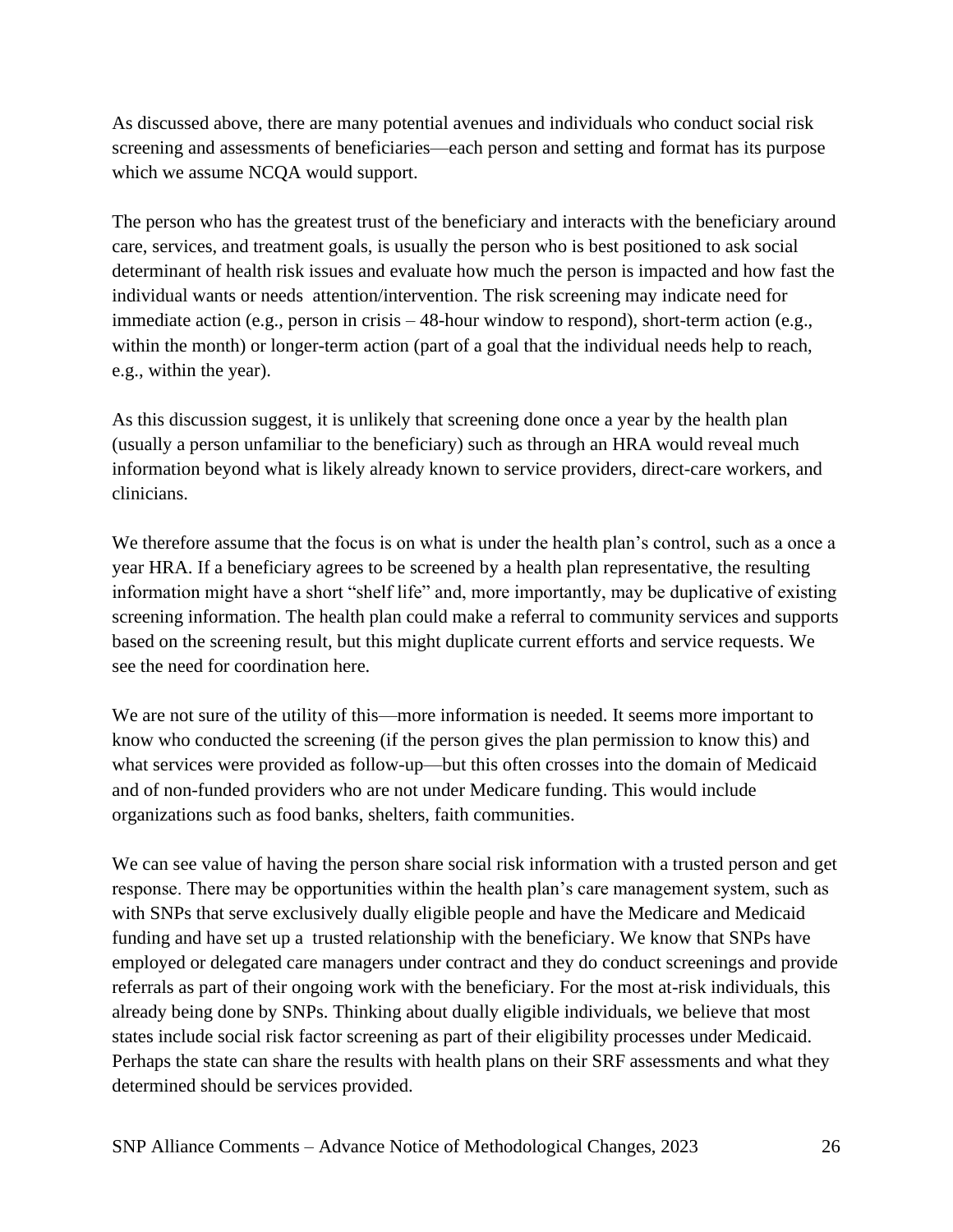It seems that an important focus would be on coordinating efforts and sharing information (with permission of the beneficiary) across the Medicaid agency, and Medicare service providers—so that these would be sources of risk screening data accessible to the health plan.

In closing, we are proud of the work that many of our special needs health plan members have already done to focus on SDOH/social risk factors and to develop their approaches to reach people where they are, help modify their circumstances and lessen the impact of SDOH risk factors and serve them with care. We reflect on the RAND report contracted by CMS where researchers examined best practices in top quality rated health plans for addressing social determinants of health among dually-eligible beneficiaries. The case studies featured were all special needs plans and all members of the SNP Alliance (see: [RAND-CMS 2018\)](https://www.rand.org/content/dam/rand/pubs/research_reports/RR2600/RR2634/RAND_RR2634.pdf). These plans are leaders; their work provides an example for others.

Value-based Care (Part C) (p. 108) – *CMS is proposing a measure concept and measure development on how MA organizations are driving quality and transforming care through their value-based care arrangements with providers. They want feedback on how to structure a measure.*

**SNP Alliance Comments:** In the time provided for analysis, we received some feedback on this concept. The primary response is that value-based contracts and these arrangements are not a key driver on quality or transformation of care. It is a motivation, for sure on avoiding financial risk and/or gaining a financial reward.

We have a number of considerations to offer based on our discussions in considering this measurement concept:

- Acceptance of VB arrangements and ability of the providers to enter into such arrangements varies quite a bit across various regions of the country
- **Example 1** Smaller providers cannot take on as much risk. This does not mean they don't offer real value. This may be especially relevant/valuable as they provide care in rural areas where providers are few and far between.
- A health plan may have a strong provider network providing excellent care, but very little value-based contracts—what does this mean for "rating" the health plan?
- Larger provider systems or groups with more extensive resources and capacity, such as more sophisticated data systems, a larger outreach and patient engagement staff complement, greater data analytics ability and sophistication—these providers have a greater opportunity to "compete" for VB care arrangements. However, plans also include providers in their network who may not have these resources—but are good providers and popular with their patients. Should plans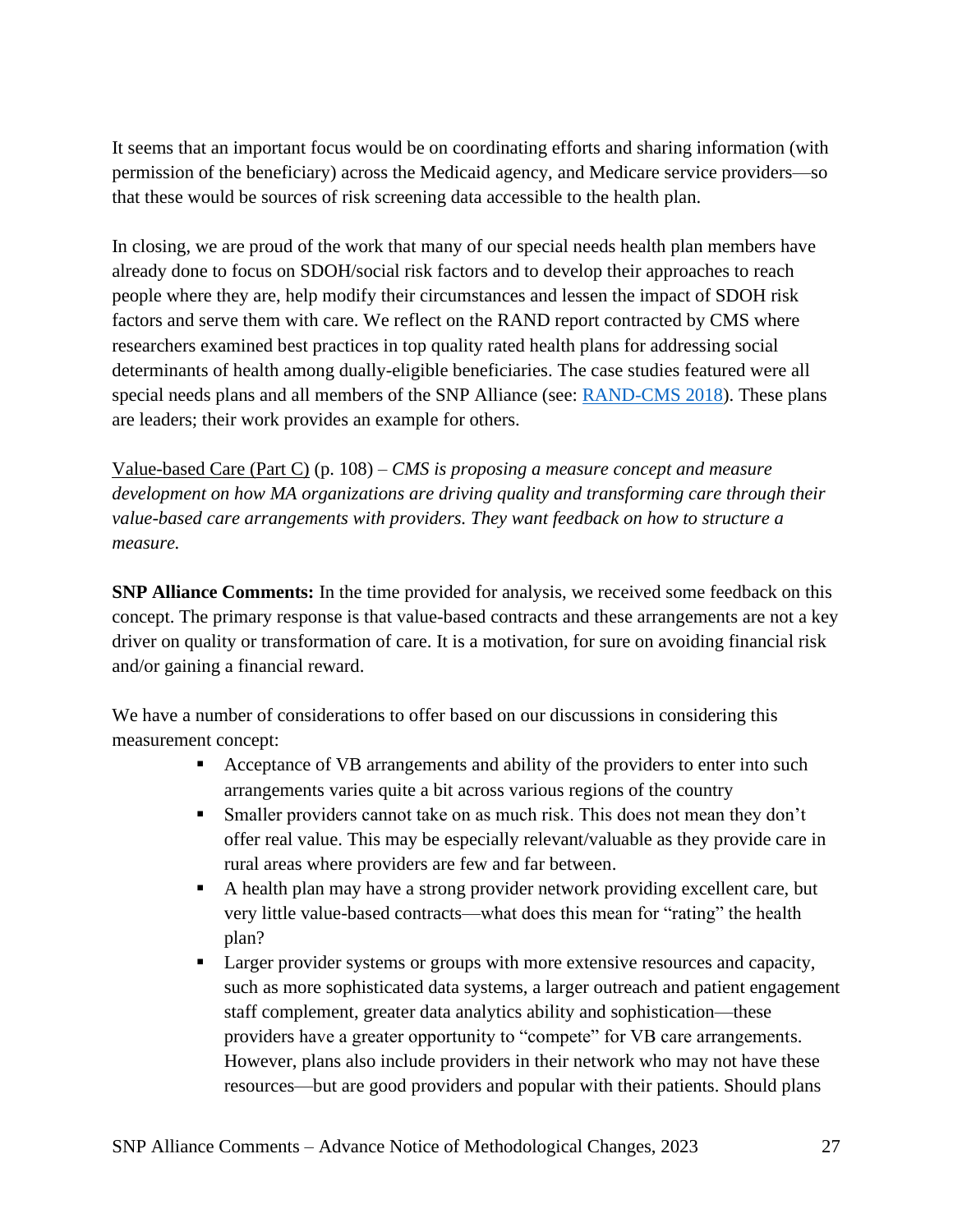favor the larger providers because they can take on risk and offer more complete data tracking?

- **EXECUTE:** Since contracts may be proprietary with providers, we assume that in this VB measure, the plan would indicate the proportion of their contracts that are fully or partially VB, but not the details, nor specific provider names. Would this information be useful in some way?
- Another consideration is that these contracts may extend more than one year—it can take more than one year to produce value or change health outcomes, particularly in a complex, multi-morbid population with high SRFs. We assume that any information about performance would be over more than a single calendar year. How will this sync with the yearly Star rating timeframe?
- We wonder how specific the plan could be on performance. Would the plan report what proportion of its providers with VB arrangements "met" or "did not meet" the terms of the contract around quality or other performance indicators? Would this be useful or sufficient for rating a plan?

We know that CMS and other stakeholders recognize that realizing financial gain and improving quality of care are not synonymous. Quality measurement, even with case mix adjustment methods we have, is still limited in the ability to differentiate among providers. The measures and methods are not as sophisticated as we would all like them to be. Therefore, we see a focus on specific diseases, screenings, or treatment follow-up or self-reports on satisfaction with the provider—because that's where the measure development and testing has occurred.

Comparing measure results across providers may indicate superior quality in comparison—and this is important--but it may not. The measures we have may not fully or accurately assess performance or the "value" of care from the beneficiaries' perspective.

Even self-report measures such those derived from CAHPS focus on a limited scope of interactions—primarily with medical care providers. In CAHPS, there is no contextual understanding of the response by the person—it is not available. Items asked of the respondent, such as length of waiting room times, and ease of getting an appointment with a doctor may be heavily influenced by the number of people seeking care and other capacity issues including closed offices. Lacking wifi/broadband and access to technology by some beneficiaries are other realities restricting access—the pandemic has certainly showed us that.

Then there is the issue of attribution in analyzing the response given on some CAHPS items. For example, asking a person to rate "all of health care" is a tough question to answer if the person has several medical specialists, a behavioral health counselor, and receives in home long-term services such as a personal care assistant (which they see as a "health care" provider). When they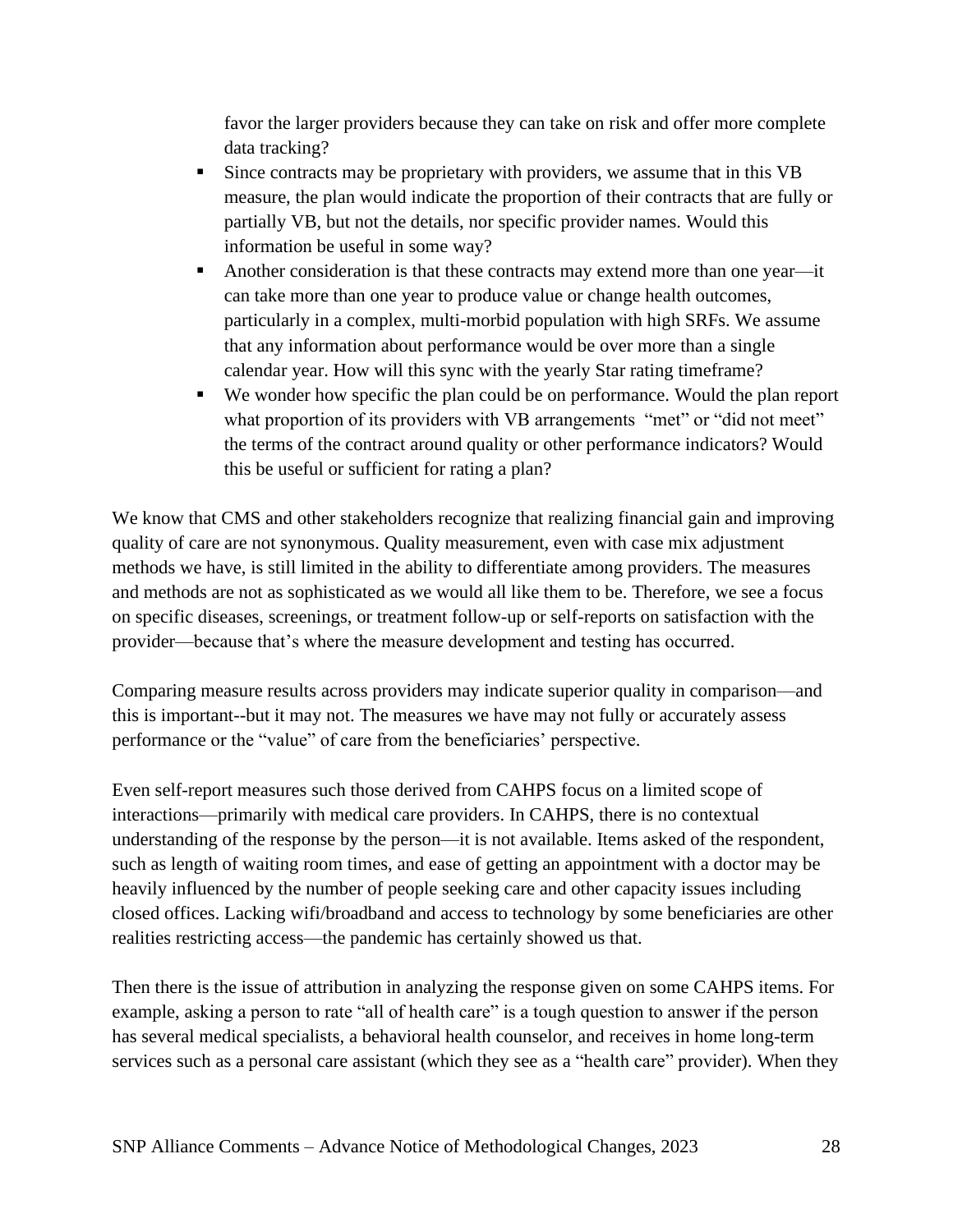respond to this question positively or negatively, we don't know why. Who performed well? Who did not? Who added value? Who did not? This information is lost.

Focusing on SNPs - We note that special needs plans especially C-SNPs, have unique specialty groups (e.g., HIV/AIDS providers, TBI providers, etc.) that are important to their established chronic condition population specialty focus. They work with a network of providers where target performance indicators may be very different than for a general population. This would be important to note somewhere as a measure is developed. In other words, the important measure for the beneficiary and for assessing "value" of the provider may not be a measure that is included in Stars—such as managing a patient's viral load for HIV patients.

Since performance indicators may vary (behavioral health providers may have different performance targets than cardiologists, or primary care providers), it is unlikely that there would be one measure of performance. How does one compare, then? The measures may be different with different specialty groups—how do you compare achieving a goal on improving substance abuse disorder treatment follow up (by a behavioral health group) with reducing chronic kidney disease complications by an endocrinology group? If the plan has a partial VB contract with both, does this make the health plan "good"? What if neither group wants to contract with the health plan because it only has a small enrollment and will only send a few patients to the provider each year? Does this make the health plan "bad"? It is unclear to us.

It may be helpful for CMS give additional thought to the purpose and utility of the information and how CMS is proposing to gather, review, evaluate information and compare across plans. How does it see comparing one plan to another? CMS may have to find groupings or categorizations so they can compare like to like. Following this train of thought there would have to be some attention to provider characteristics, beneficiary characteristics, regional characteristics, and other variables in considering VB arrangements so that there was some kind of typology.

CMS is encouraged to work with experts to articulate the intended purpose and utility and determine empirically what information can be used in quality performance evaluation, and what is only an indicator of financial arrangements or contracting acumen. CMS is encouraged to consider how/when the two are the same or different.

CAHPS (Part C and D) (p. 111) – *CMS is trying to increase response rates for CAHPS and testing the effects of a web-based mode in addition to current mixed modes of surveying members.*

**SNP Alliance Comments:** We fully agree that low response rates are a big problem. We see this as a positive and would support this. We've all observed the steady decline in CAHPS response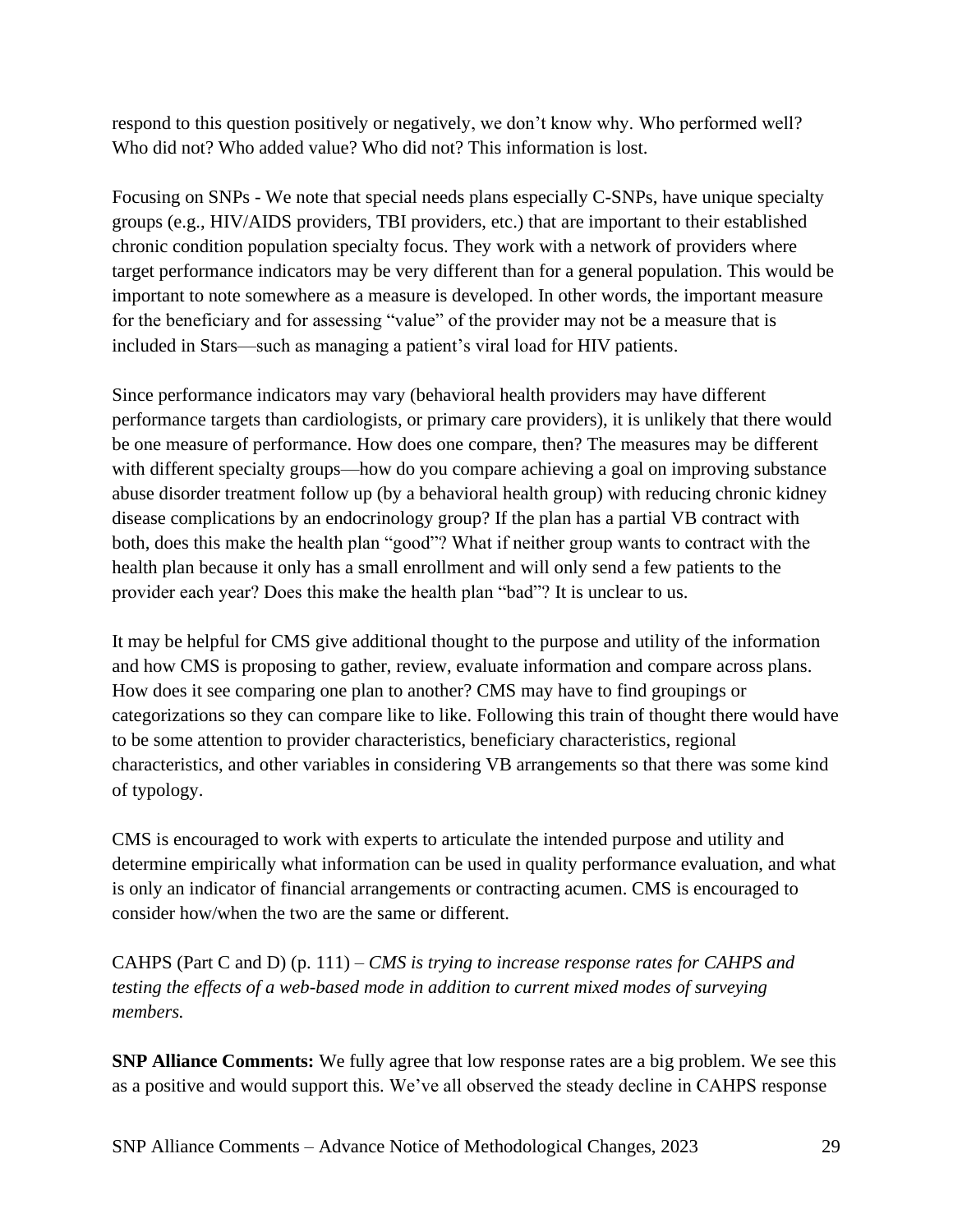rates—this has been alarming for years. Low response rates call into question the validity and accuracy of the information—how do these responses compare to what most beneficiaries experience? How is the sample biased? Why did others not respond? Were they more or less satisfied?

In other market research, it is the people who are less satisfied who more frequently respond—is this the case in health care? And how has this been affected by the pandemic? There are many stories of dissatisfaction as hospitals, emergency rooms, clinics and other providers did not have capacity to address patients who presented or wanted to be seen. Is this a signal with dissatisfaction with the health plan or with the societal impact of the pandemic and particularly the strain on the healthcare system? This is important to get the information on satisfaction and experience—but is it a measure of quality of our overall healthcare system or one provider and one plan? These are larger questions.

In focusing on the smaller question regarding electronic web-based surveys, we fully support the effort. We have several suggestions:

- Consider incentives for beneficiaries to respond that also promote health, for example, a digital BP cuff, a voucher for fresh produce, or a DVD on mindful meditation or an exercise.
- Consider people who do not have access to wifi/broadband or digital technology. Is this unequal treatment? Perhaps CMS would consider providing a digital device or otherwise facilitating access?
- Considering the methods and accommodation of special populations is important for SNP enrollees who are more likely low-income, and have high social risk issues. People enrolling in SNPs are more likely to have cognitive disabilities or limitations, be of diverse ethnic, racial, and cultural groups. We must also consider those speaking a primary language other than English, Spanish, Chinese. This has been an important issue and barrier in the administration of the Health Outcomes Survey—which is limited in language access. We should not compound the issue in a new digital format.

We have just commented on some of the issues we see with the CAHPS instrument (see above) which also are important in considering response rates.

The meaningfulness of the questions and the comprehension of the respondent (health literacy, culture understanding and health beliefs, familiarity with the U.S. health system—all are factors). These characteristics of the instrument also impact willingness to respond. People with varying ethnic, cultural and language backgrounds may not read or interpret the questions the same way that a White, English-speaking, American-born person would. Some questions can be confusing on how to answer (e.g., rate "all of healthcare").